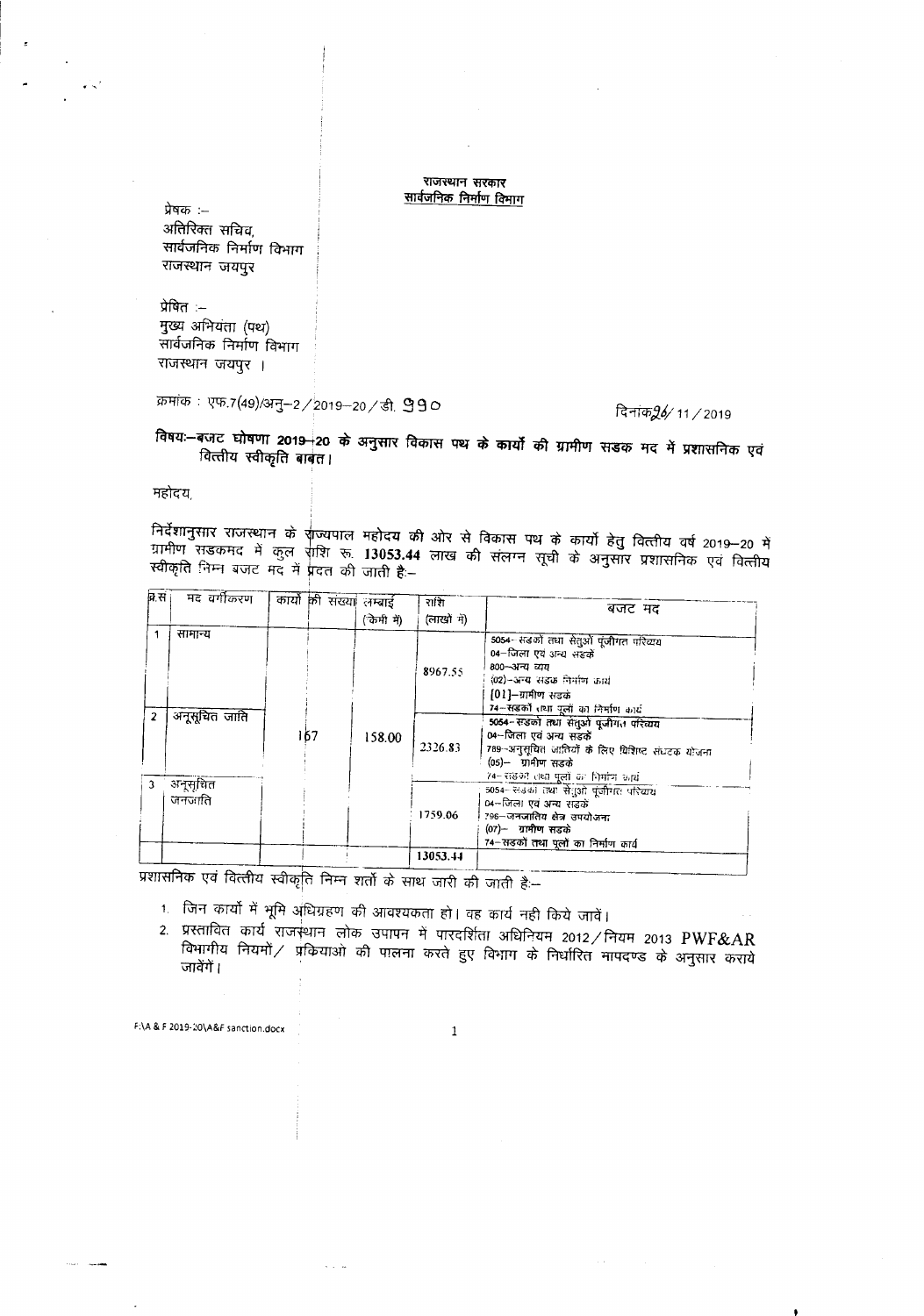उक्त स्वीकृति वित्त विभाग की सहमति (संयुक्त शासन सचिव), वित्त (व्यय—3) विभाग, की आईडी संख्या 101904564 दिनांक 11.10.2019 एवं प्रशासनिक दिभाग सानिवि की एफ.एम.आर. संख्या 1329/ Dy.CM/PWD/2019 dated 26.11.2019 के अनुसरण में जारी की जा रही है।

भवदीय

Du  $\frac{26}{16}$  | 1 ]<br>(मनवर अली) उप सचिव (पथ). सा.नि.वि.,राजस्थान, जयपुर। <u>प्रतिलिपि निम्नाकित को सूचनार्थ एवं आवश्यक कार्यवाही हेतु प्रस्तुत है:--</u> 1. महालेखाकार (लेखा परीक्षा) राजस्थान जयपुर।

2. अतिरिक्त मुख्य सचिव, सार्वजनिक निर्माण विभाग, राजस्थान, जयपुर ।

3. प्रमुख शासन सचिव, आयोजना विभाग, राजस्थान, जयपुर।

4. शासन सबिब सार्वजनिक निर्माण विभाग राजस्थान जयपुर।

5. संयुक्त शासन सचिव, वित्त (व्यय-III) विभाग, राजस्थान, जयपुर।

 $\frac{0.001}{26}$  11 19

(मनवर अली) उप सचिव (पथ). सानियि राजस्थान जयपुर । (

FINA & FI2019-20\A&Fisanction.docx

 $\omega_{\rm{max}} = \omega_{\rm{max}}$ 

 $\overline{z}$ 

 $\sim$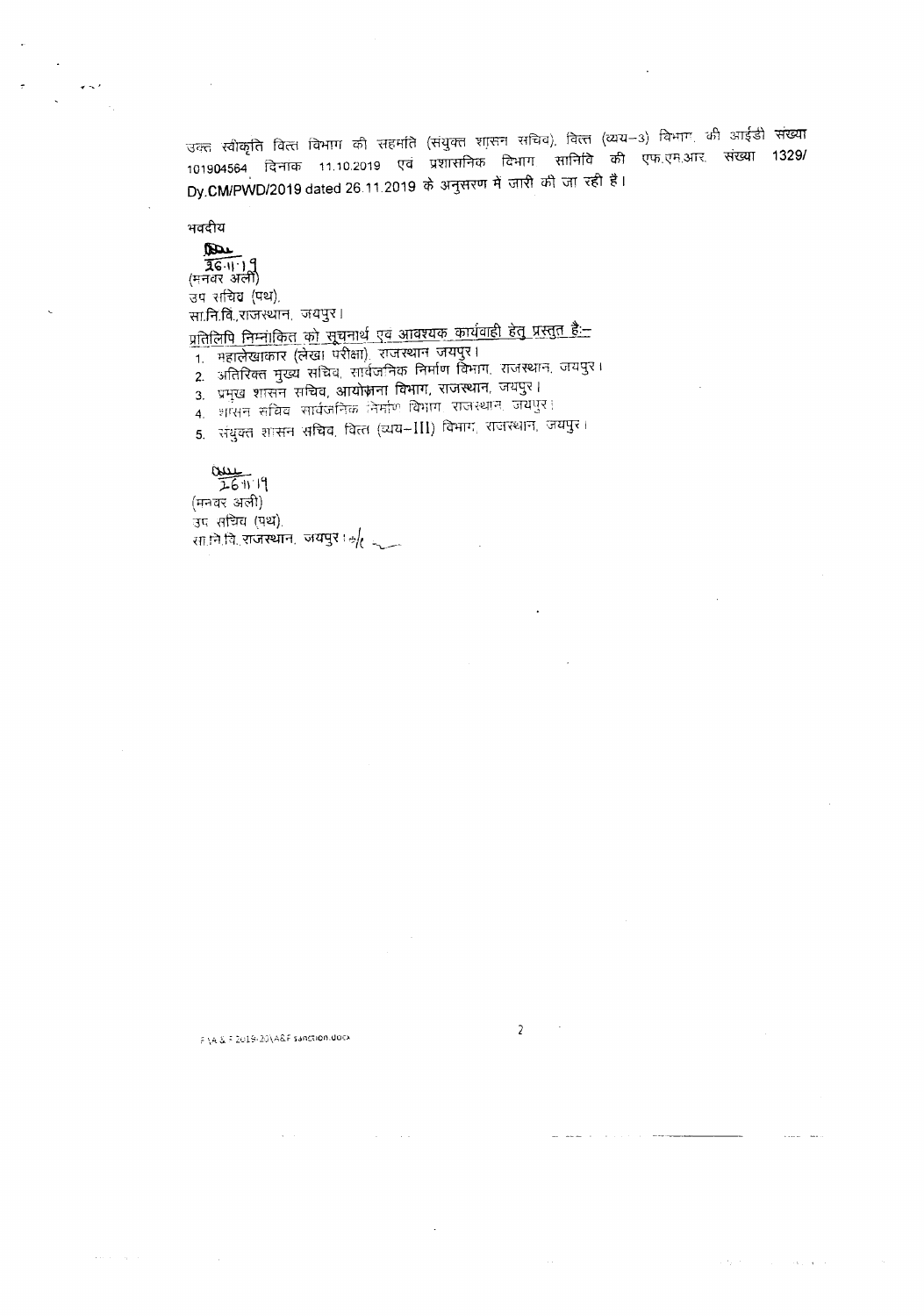| क्रं सं                 | जोन    | जिला    | विधानसभा क्षेत्र | मुख्यालय का<br>नाम | ग्राम का नाम | विकास पथ योजना (प्रथम चरण) वर्ष 2019–20 के लिये पत्रांक एफ.7 (49)/अनु.—TT/2019–20/डी– $9\%$ दिनांक 2-6 <sup>,</sup> //, 2-0/ $\%$<br>कार्य का नाम                                                                                                                                   | सडक की<br>लम्बाई | स्वीकृत             |           | स्वीकृत राशि का वर्गीकरण |       |                                          |
|-------------------------|--------|---------|------------------|--------------------|--------------|-------------------------------------------------------------------------------------------------------------------------------------------------------------------------------------------------------------------------------------------------------------------------------------|------------------|---------------------|-----------|--------------------------|-------|------------------------------------------|
|                         |        |         |                  |                    |              |                                                                                                                                                                                                                                                                                     | (किमी.)          | लागत<br>(लाखों में) | <b>SC</b> | <b>ST</b>                | Gen   | Job No.                                  |
|                         | अजमेर  | अजमेर   | ककडी             | सावर               | सावर         | ग्राम सावर में देवली चौराहे मुख्य सडक से सुरेश जी<br>जोडला के गकान से जगदीश सैन के गकान, कुलदीप<br> चौहान के मकान, प्रेम देवी मोची के मकान से बालू राम<br>छीपा के मकान होते हुए नया रोडवेज वस स्टेण्ड होते<br>हुए नारायण प्रसाद जी शर्मा के मकान तक सम्पूर्ण नाडा <br>कॉलोनी सांक्र | 1.00             | 80.00               | 14.26     | 10.78                    | 54.96 | 345 /5054/RR/VP/800/SC/<br>ST/GN/2019-20 |
| $\overline{2}$          | अजमेर  | अजमेर   | किशनगढ           | अराई               | अराई         | रा उ.मा.वि. अराई से भामोलाद रोड से ठोकरिया भैरू जी<br>कि मंदिर से रविन्द्र रंगमंच के सामने से होते हुए छोगा<br>माली की दुकान के सामने से मालपुरा रोड तक                                                                                                                             | 1.00             |                     |           |                          |       | 346 /5054/RR/VP/800/SC/<br>ST/GN/2019-20 |
| $\overline{\mathbf{3}}$ | अजमेर  | अजमेर   | पष्टहर           | रूपनगढ             | रुपनगढ       | मुख्य प्रदेश द्वार से मैन बाजार होते हुए गणेश द्वार तक<br>सङक निर्माण                                                                                                                                                                                                               |                  | 80.00               | 14.26     | 10.78                    | 54.96 |                                          |
| $\overline{4}$          | अजमेर  |         |                  |                    |              | घनश्याम गुजराती के घर से आंगनबाडी पुरानी                                                                                                                                                                                                                                            | 1.00             | 80.00               | 14.26     | 10.78                    | 54.96 | 347 /5054/RR/VP/800/SC/<br>ST/GN/2019-20 |
|                         |        | अजमेर   | नसीरावाद         | पीसांगन            | पीसांगन      | गोविन्दगढ सउक तक विकास पथ निर्माण किमी<br> 0⁄300 से 1⁄200                                                                                                                                                                                                                           | 0.90             | 80.00               | 14.26     | 10.78                    | 54.96 | 348 /5054/RR/VP/800/SC/<br>ST/GN/2019-20 |
| 5                       | अजमेर  | अजमेर   | अजमर उत्तर       | लोहागल             | लोहागल       | .<br>याम लोहागल (ग्रा. प. माकडवाली) में राजकीय विद्यालय<br> से मोडी मौहल्ला होते हुये श्री सोहनजी के कुए तक<br>विकास पथ निर्माण                                                                                                                                                     | 1.00             | 80.00               | 14.26     | 10.78                    | 54.96 | 349 /5054/RR/VP/800/SC/<br>ST/GN/2019-20 |
| 6                       | अजमेर  | भीलवाडा | शाहपुरा          | बनेडा              | बिनेडा       | माली मोहल्ले से माताजी का खेड़ा वाया झालरा महादेव                                                                                                                                                                                                                                   |                  |                     |           |                          |       |                                          |
| $7\phantom{.0}$         | ।अजमेर | भीलवाडा | ।माण्डल          | माण्डल             | गाण्डल       | मांडल हॉरियटल से कॉलेज छात्रावास होते हुए राम                                                                                                                                                                                                                                       | 1,00             | 80.00               | 14.26     | 10.78                    | 54.96 | 350 /5054/RR/VP/800/SC/<br>ST/GN/2019-20 |
| 8                       | अजमेर  | भीलवाडा | ¦माण्डलगढ        | बिगोट              | बिगोद        | न्यायालय तक<br>बिस स्टेण्ड बिगोद से जालिया सड़क तक                                                                                                                                                                                                                                  | 1.00             | 80.00               | 14.26     | 10.78                    | 54.96 | 351 /5054/RR/VP/800/SC/<br>ST/GN/2019-20 |
| 9                       | अजमेर  | भीलवाडा | सहाडा            | हमीरगढ             | हमीरगढ       | कवि नगर से ग्राम पंचायत भवन                                                                                                                                                                                                                                                         | 1.00             | 70.00               | 12.48     | 9.44                     | 48.08 | 352 /5054/RR/VP/800/SC/<br>ST/GN/2019-20 |
| 10 <sup>°</sup>         | अजमेर  | भीलवाडा | जहाजपुर          | कोटडी              |              | मंशा रोड़ से पुराना वस स्टेण्ड कोटड़ी से तेजाजी चौक                                                                                                                                                                                                                                 | 1.00             | 80.00               | 14.26     | 10.78                    | 54.96 | 353 /5054/RR/VP/800/SC/<br>ST/GN/2019-20 |
| 11                      | अजमेर  |         |                  |                    | कोटडी        | मुख्य बाजार चारभुजा मंदिर तक किमी 0/0 से 1/500                                                                                                                                                                                                                                      | 1.00             | 80.00               | 14.26     | 10.78                    | 54.96 | 354 /5054/RR/VP/800/SC/<br>ST/GN/2019-20 |
|                         |        | भीलवाडा | आसिन्द           | हरडा               | हरडा         | सम्पर्क सड़क हुरड़ा कि.मी. 0/200 से 1/400                                                                                                                                                                                                                                           | 1.00             | 72.00               | 12.84     | 9.71                     |       | 355 /5054/RR/VP/800/SC/                  |
| 12 <sup>2</sup>         | अजमेर  | नागौर   | मिकराना          | जाखली              | जाखली        | भींचाना रोड से आईटी सेन्टर वाया राज उच्च माध्य<br>विद्यालय जाखली आम गुवाड तक                                                                                                                                                                                                        |                  |                     |           |                          | 49.45 | ST/GN/2019-20                            |

 $-38.02$ 

· 1995年10月10日

Ŕ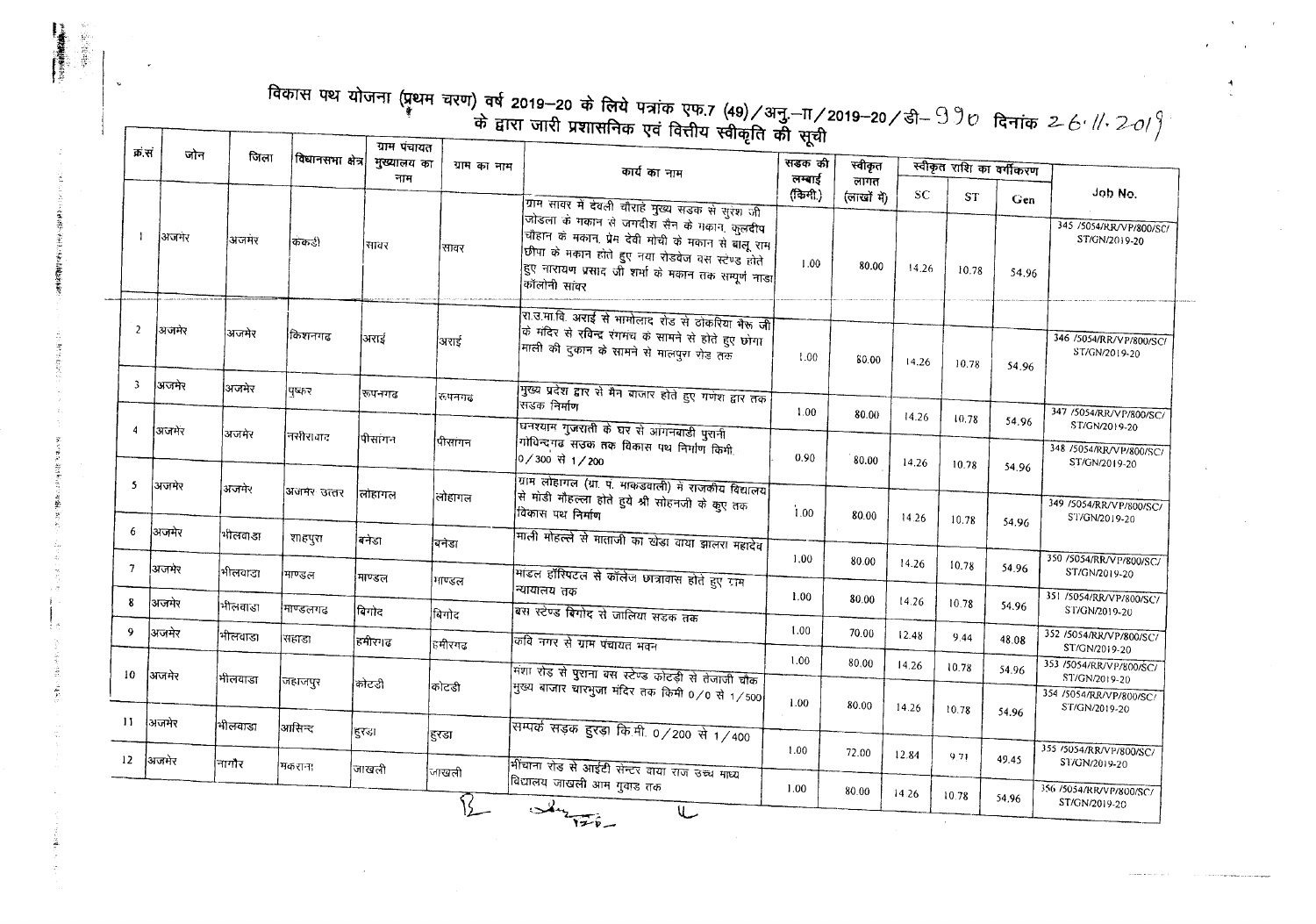| क्र.स | जोन    | जिला   | विधानसमा क्षेत्र | ग्राम पंचायत<br>मुख्यालय का | ग्राम का नाम                 | कार्य का नाम                                                                                                                                                                  | सडक की<br>लम्बार्ड | स्वीकृत             |           | स्वीकृत राशि का वर्गीकरण |                |                                                                     |
|-------|--------|--------|------------------|-----------------------------|------------------------------|-------------------------------------------------------------------------------------------------------------------------------------------------------------------------------|--------------------|---------------------|-----------|--------------------------|----------------|---------------------------------------------------------------------|
| 13    | अजमेर  | नागौर  |                  | नाम                         |                              |                                                                                                                                                                               | (किमी.)            | लागत<br>(लाखों में) | <b>SC</b> | <b>ST</b>                | Gen            | Job No.                                                             |
|       |        |        | परबतसर           | बद्                         | बद्                          | बडू गौशाला से हरनावा की ओर                                                                                                                                                    | 1.00               | 80.00               | 14.26     | 10.78                    | 54.96          | 357 /5054/RR/VP/800/SC/                                             |
| 14    | अजमेर  | नागौर  | डीडवाना          | खाटू खुर्द                  | खादू खुर्द                   | छोटी खाटू बस स्टेण्ड से उपतहसील, तोषीणा रोड<br>भारोठिया कृषि फार्म, राजकुमार चायल के घर से ब्लॉक<br>रोड एवं नया माली समाज भवन से तोषीणा रोड तक                                | 1.00               | 80.00               | 14.26     | 10.78                    | 54.96          | ST/GN/2019-20<br>358 /5054/RR/VP/800/SC/<br>ST/GN/2019-20           |
| 15    | अजनेर  | नागौर  | नावा             | मीण्डा                      | टिकरिया खुर्द                | ग्राम ठीकरिया में डीकरिया भीवपुरा मुख्य सडक से<br>राजपूत मोहल्ला. मीणा मोहल्ला, ब्राहमण मोहल्ला, उप<br>स्वास्थय केन्द्र से श्मशान भूमि तक                                     | 0.70               | 56.00               | 9.98      | 7.55                     | 38.47          | 359 /5054/RR/VP/800/SC/<br>ST/GN/2019-20                            |
| -16   | ।अजमेर | नागौर  | लाडन्            | निम्बीजोधा                  | निम्बीजोधा                   | निम्बीजोधा बस स्टेण्ड से कोयल चौराहा एन.एच. - 458<br>तिक उर्व एन.एच.--458 नाथूराम भाकर व मालाराग<br>खीचड़ के घर से बावरियों के मौहल्ले से होते हुए<br>किसनाराम बावरी के घर तक | 1.00               | 80.00               | 14.26     | 10.78                    | 54.96          | 360 /5054/RR/VP/800/SC/<br>ST/GN/2019-20                            |
| 17    | मरतपुर | भरतपुर | व्याना           | महमदपुरा                    | महभदपुरा                     | बयाना बरैठा सडक किमी. 1/600 से 3/100                                                                                                                                          | 1.00               | 80.00               | 14.26     | 10.78                    | 54.96          | 361 /5054/RR/VP/800/SC/                                             |
| 18    | भरतपुर | गरतपुर | कामा             | जुरहरा                      | जरहरा                        | मोती कोली के मकान से हरिजन बस्ती होते हुए<br>अमरूका रोड दीनू सबलगढिया के घर तक                                                                                                | 1.00               | 80.00               | 14.26     | 10.78                    | 54.96          | ST/GN/2019-20<br>362 /5054/RR/VP/800/SC/<br>ST/GN/2019-20           |
| 19    | मरतपुर | भरतपुर | भरतपुर           | जधीना                       | भवनपुरा                      | ग्राम पंचायत जघीना के भवनपुरा गांव में रीको मोड से<br>जधीना गांव की ओर एवं भवपुरा तिराहे से जधीना स्कूल<br>सडक की तरफ आबादी क्षेत्र में।                                      | ÷.<br>1.00         | 80.00               | 14.26     | 10.78                    | 54.96          | 363 /5054/RR/VP/800/SC/<br>ST/GN/2019-20                            |
| 20    | भरतपुर | भरतपुर | डीग–कुम्हेर      | बाबेन                       | सेह                          | सुखराम के मकान से पंचायत दुकान चौराहा, प्रेम सिंह<br>सकीत जाटव महौल्ला में हो कर राम भरोसि के मकान<br>तक                                                                      | 1.00.              | 80.00               | 14.26     | 10.78                    | 54.96          | 364 /5054/RR/VP/800/SC/<br>ST/GN/2019-20                            |
| 21    | भरतपुर | भरतपुर | कैर              | रणधीरगढ                     | माइडपुर                      | माइदपुर स्कूल से गांव की ओर                                                                                                                                                   | 1.00               | 80.00               | 14.26     | 10.78                    | 54.96          | 365 /5054/RR/VP/800/SC/                                             |
| 22    | भरतपुर | भरतपुर | नदबड             | उच्चैन                      | उच्चेन                       | बरकोली सड़क से वाया शनसान रास्ता शारदा स्कूल<br>रूदावल सडक की ओर।                                                                                                             | 0.70               | 45.00               | 8.02      | 6.07                     | 30.91          | ST/GN/2019-20<br>366 /5054/RR/VP/800/SC/                            |
| 23    | भरतपुर | भरतपुर | निगर             | सीकरी                       | सीकरी--चक २                  | फजरू मवासी के घर से आईटीआई कॉलेज हुसैना के<br>घर तक                                                                                                                           | 1.00               | 80.00               | 14.26     | 10.78                    |                | ST/GN/2019-20<br>367 /5054/RR/VP/800/SC/                            |
| 24    | भरतपुर | धौलपुर | धौलपुर           | तसीमो                       | तसीमो                        | पाल सिंह पत्र श्री बच्चू सिंह कुशवाह के मकान तक नहीं<br>ढाय (तसीमों) से तसीमों मैन रोड हाईवे से मुशी कुशवाह<br>के मकान की ओर                                                  | 0.50               | 62.00               | 11.05     | 8.36                     | 54.96<br>42.59 | ST/GN/2019-20<br>368 /5054/RR/VP/800/SC/<br>ST/GN/2019-20           |
| 25    | भरतपुर | धौलपुर | बिसेडी           | सरमथुरा                     | सरमथुरा                      | करौली रोड बड से जाटव बस्ती सरमथुरा                                                                                                                                            | 1.00               |                     |           |                          |                |                                                                     |
| 26    | भरतपुर | धौलपुर | राजाखेडा         | मागरोल                      | मांगरोल                      | मानिया से गरैना मुख्य सडक के ग्राम मांगरोल की मुख्य                                                                                                                           |                    | 80.00               | 14.26     | 10.78                    | 54.96          | 369 /5054/RR/VP/800/SC/<br>ST/GN/2019-20<br>370 /5054/RR/VP/800/SC/ |
| 27    | भरतपुर | करौली  | करौली            |                             |                              | आवादी<br>अमरसिंह जाट के मकान से खीपकापुरा चौराहे होते हुए                                                                                                                     | 0.60               | 80.00               | 14.26     | 10.78                    | 54.96          | ST/GN/2019-20                                                       |
|       |        |        |                  | जिगर                        | खीप का पुरा<br>$\mathcal{R}$ | हाडौली की ओर<br>$\overline{\text{det}}$<br>ᢘ                                                                                                                                  | 0.65               | 50.00               | 8.92      | 6.74                     | 34.34          | 371 /5054/RR/VP/800/SC/<br>ST/GN/2019-20                            |

 $\frac{9}{4}$ 

 $\ddot{\phantom{a}}$ 

●<br>作品<br>本: 4

 $\frac{\partial}{\partial x}$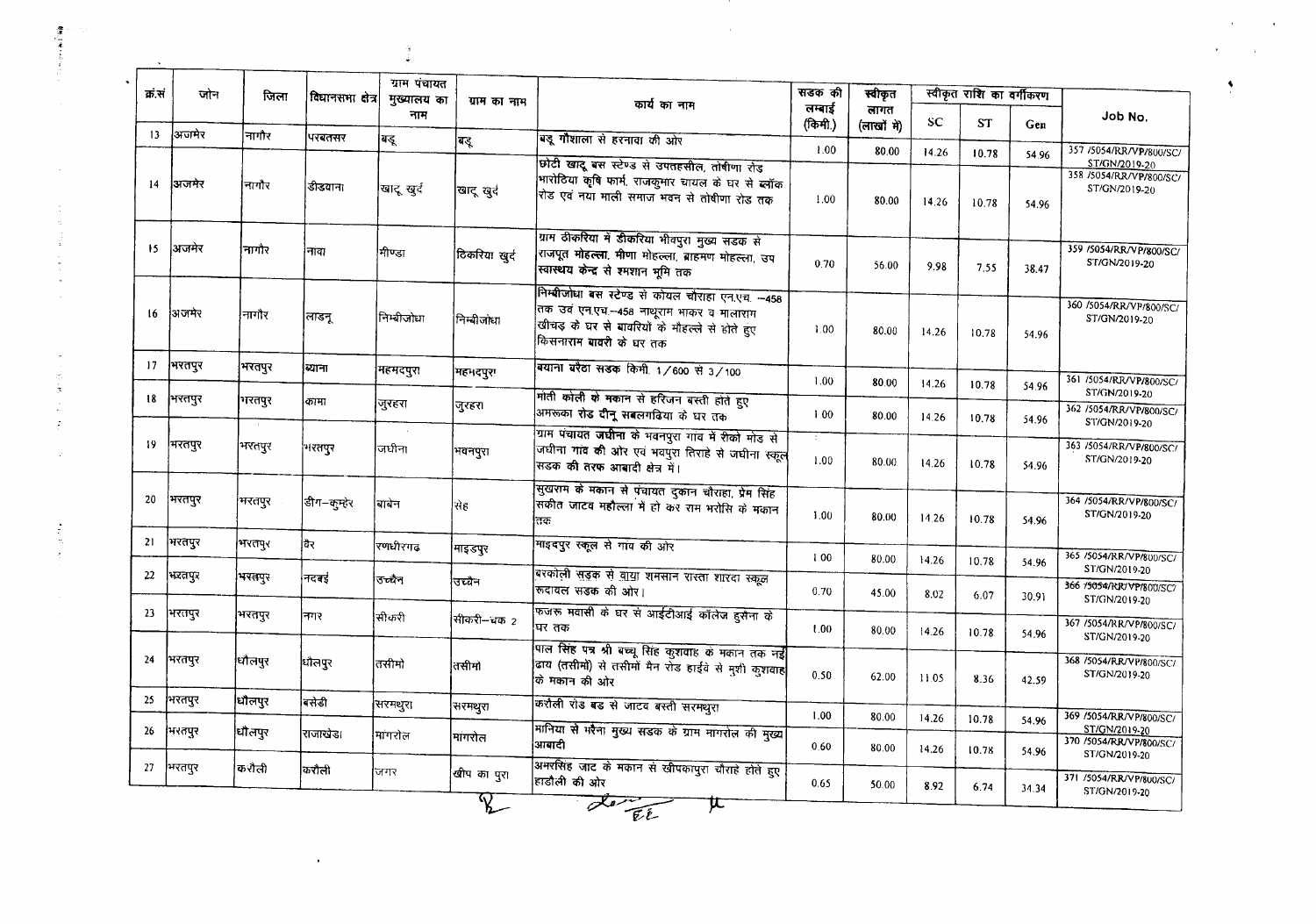| क्र.सं | जोन     | जिला    | विधानसमा क्षेत्र | ग्राम पंचायत<br>मुख्यालय का | ग्राम का नाम  | कार्य का नाम                                                                                                                                                                                                                                                                                                        | सडक की            | स्वीकृत             |       | स्वीकृत राशि का वर्गीकरण |                |                                                           |
|--------|---------|---------|------------------|-----------------------------|---------------|---------------------------------------------------------------------------------------------------------------------------------------------------------------------------------------------------------------------------------------------------------------------------------------------------------------------|-------------------|---------------------|-------|--------------------------|----------------|-----------------------------------------------------------|
| 28     | भिरतपुर | करौली   | ।<br>हिण्डौनसिटी | नाम                         |               |                                                                                                                                                                                                                                                                                                                     | लम्बाई<br>(किमी.) | लागत<br>(लाखों में) | SC    | <b>ST</b>                | Gen            | Job No.                                                   |
|        |         |         |                  | सूरौट                       | स्रौट         | बंजारों के नगला से वाईजट्ट सडक की आर                                                                                                                                                                                                                                                                                | 1.00              | 80.00               | 14.26 | 10.78                    | 54.96          | 372 /5054/RR/VP/800/SC/                                   |
| 29     | भरतपुर  | करौली   | सपोटरा           | मण्डरायल                    | मण्डरायल      | मण्डरायल बस स्टेण्ड से नींदर दरवाजा वाया चौक<br>तिहसील भवन, पंचायत समिति भवन, हाट बाजार एवं<br>रानीपुरा सडक जक्शन तक                                                                                                                                                                                                | 1.00              | 80.00               | 14.26 | 10.78                    | 54.96          | ST/GN/2019-20<br>373 /5054/RR/VP/800/SC/<br>ST/GN/2019-20 |
| 30     | भरतपुर  | करौली   | टोडार्भाम        | महत्त्वा                    | महस्वा        | लक्ष्मण नदी सपाट बागपुरा से राजीव गांधी सेवा केन्द्र<br>महस्वा                                                                                                                                                                                                                                                      | 1.00              | 80.00               | 14.26 | 1078                     |                | 374 /5054/RR/VP/800/SC/                                   |
| 31     | बिकानेर | बीकानेर | खाजूवाल          | खाजुवाल                     | खाजूवाल       | सब्जीमडी से भगतसिंह चौक वाया किशन लाल अग्रवाल<br>की दुकान से पुराना पोस्ट ऑफिस डॉ चन्दी के घर तक                                                                                                                                                                                                                    | 1.00              | 74.00               | 13.19 | 9.98                     | 54.96<br>50.83 | ST/GN/2019-20<br>375 /5054/RR/VP/800/SC/<br>ST/GN/2019-20 |
| 32     | बीकानेर | बीकानेर | कोलायत           | कोलायत                      | कोलायत        | अञ्च चौराहे से कार्यालय ग्राम पंचायत एसबीआई बैंक व<br>बस स्टेण्ड होते हुए अम्बेडकर सर्किल तक                                                                                                                                                                                                                        | 1.00.             | 80.00               | 14.26 | 10.78                    | 54.96          | 376 /5054/RR/VP/800/SC/                                   |
| 33     | बीकानेर | बीकानेर | श्रीड्गरगढ       | उपनी                        | उपनी कल्याणसर | ग्राम उपरी में प्रवेश करते हुए उत्तर की दिशा में हरिजन<br> मौहल्ला गोगामेडी होते हुए स्वामी विवेकान्नद मॉडल<br>स्कूल तक                                                                                                                                                                                             | $1.00 -$          | 70.00               | 12.48 | 9.44                     | 48.08          | ST/GN/2019-20<br>377 /5054/RR/VP/800/SC/<br>ST/GN/2019-20 |
| 34     | बीकानेर | बीकानेर | निखा             | कक्कू                       | कक्क          | कक्कू से रामदेव खेजडीली की ढाणी किमी. 0/0 से<br>1/500                                                                                                                                                                                                                                                               | 1.00              | 80.00               | 14.26 | 10.78                    | 54.96          | 378 /5054/RR/VP/800/SC/<br>ST/GN/2019-20                  |
| 35     | बीकानेर | शिकानेर | लूनकरणसर         | लूनकरणसर                    | लूनकरणसर      | पुरानी धानमंडी चौराहे (राजू अग्रवाल के निवास) से<br>ग्जिपुरा हुडान सडक पर स्थित पिपलेश्वर महादेव मंदिर<br>वायाँ स्व जय नारायण वर्मा के घर से श्मशान भूमि<br>(ओसवाल, मेघवाल, सांसी समाज) से पुरखाराम<br>विजरारणिया, सोन जी के घर से बीका चौराई (राजपूत<br>वौराहा) से घक्की वाले चौराहे से राजपुरिया दुड़ान<br>सडक तक | 1.00              | 77.00               | 13.73 | 10.38                    | 52.89          | 379 /5054/RR/VP/800/SC/<br>ST/GN/2019-20                  |
| 36     | बोकानेर | चुरू    | रतनगढ            | पडिहारा                     | पडिहारा       | श्री हरिराम बाबा मंदिर से रेल्वे स्टेशन वाया आयुर्वेदिक<br>आषधालय, राजकीय उच्च माध्यमिक विद्यालय,<br> सामुद।यिक स्वास्थ्य केन्द्र व पशु चिकित्सालय तक                                                                                                                                                               | 1.00              | 80.00               | 14.26 | 10.78                    | 54.96          | 380-75054/RR/VP/800/SC/<br>ST/GN/2019-20                  |
| 37     | बिकानेर | चुरू    | सरदारशहर         | अडसीसर                      | अडसीसर        | मुमताज खा के घर (एनएच-6ए) से हनुमान मंदिर<br>मिंगलाराम पहाडिया, मुकन सिंह के घर तक                                                                                                                                                                                                                                  | $100 -$           | 80.00               | 1426  | 10.78                    |                | 381 /5054/RR/VP/800/SC/                                   |
| 38     | बीकानेर | चुरु    | सादुलपुर         | हमीरवास बडा                 | सिरदारपुरा    | ईश्वर श्योराण के घर से वशी पुत्र माईलाल के घर से<br> सतवीर दुकानदार के धर से पाउँव चौक से होते हुए<br>हरिजन पेयजल टकी से सरदारपुरा मेन चौक से<br>रामकिशन के घर से मैन रोड हमीरवास                                                                                                                                   | 1.00              | 80.00               | 14.26 | 10.78                    | 54.96<br>54.96 | ST/GN/2019-20<br>382 /5054/RR/VP/800/SC/<br>ST/GN/2019-20 |
| 39     | बिकानेर | च्ररू   | सुजानगढ          | साडवा                       | साडवा         | साडवा उठवाला सडक से भांमपुरा गाव सडक साडवा                                                                                                                                                                                                                                                                          | 075               | 60.00               | 10.70 | 8.09                     | 41.21          | 383 /5054/RR/VP/800/SC/<br>ST/GN/2019-20                  |

 $\sim$  $\sim$ 

 $\sim$ 

 $\label{eq:2.1} \mathcal{L}(\mathcal{A}) = \mathcal{L}(\mathcal{A}) = \mathcal{L}(\mathcal{A}) = \mathcal{L}(\mathcal{A})$ 

杰

 $\mathbf{A}$  and  $\mathbf{A}$  and  $\mathbf{A}$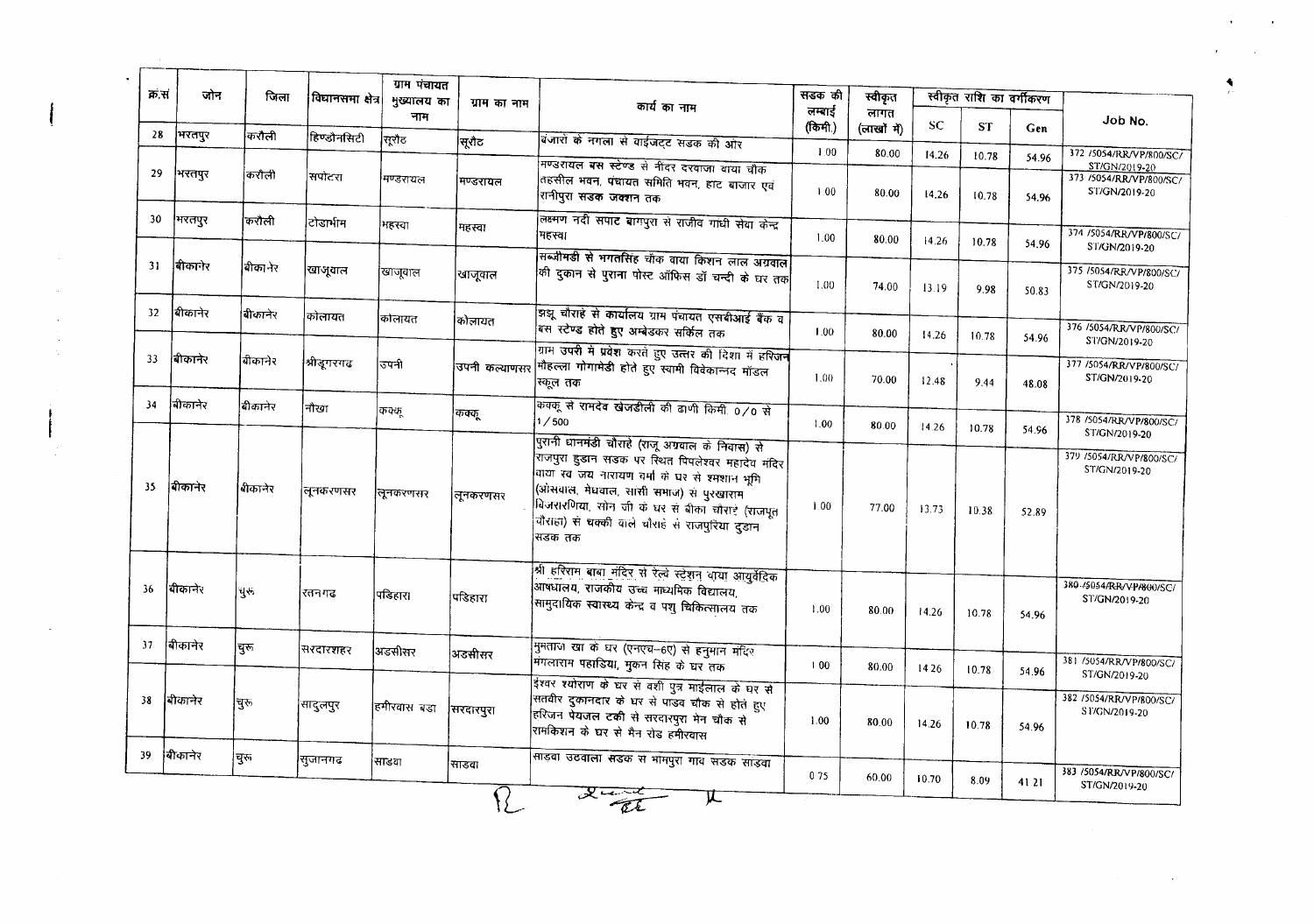| क्र.स | जोन     | जिला        | विधानसमा क्षेत्र | ग्राम पंचायत<br>मुख्यालय का | ग्राम का नाम  |                                                                                                                                                                                                       | सडक की            | स्वीकृत             |       | स्वीकृत राशि का वर्गीकरण |       |                                          |
|-------|---------|-------------|------------------|-----------------------------|---------------|-------------------------------------------------------------------------------------------------------------------------------------------------------------------------------------------------------|-------------------|---------------------|-------|--------------------------|-------|------------------------------------------|
|       |         |             |                  | नाम                         |               | कार्य का नाम                                                                                                                                                                                          | लम्बाई<br>(किमी.) | लागत<br>(लाखों में) | SC    | <b>ST</b>                | Gen   | Job No.                                  |
| 40    | बीकानेर | चुरू        | चुरु             | आसलखेडी                     | रिडखला        | किरणी माता मंदिर से पितरजी के मंदिर वाया दीलीप<br>सिंह के घर से होते हुए                                                                                                                              | 1.00              | 80.00               | 14.26 | 10.78                    | 54.96 | 384 /5054/RR/VP/800/SC/<br>ST/GN/2019-20 |
| 41    | चिकानेर | च्क         | तारानगर          | साहया                       | साहया         | गौतम भवन मुख्य सडक से रा.उ.मा. विद्यालय-रामदेवजी<br>कि मंदिर से <b>टीडियास</b> र सडक तक                                                                                                               | 1.00              | 80.00               | 14.26 | 10.78                    | 54.96 | 385 /5054/RR/VP/800/SC/<br>ST/GN/2019-20 |
| 42    | किानेर  | हनुमानगढ    | पिलीबंगा         | डबलीबास<br>मौलवी            | डबलीबास मौलवी | रामचन्द्र नायक के घर से धर्म सिंह के घर से श्मशान<br>भूमि से गुरदेव सिंह के घर से राम सिंह बावरी भगवाना<br>राम के नोहरे से डबली मौलवी की सीमा तक                                                      | 1.00              | 80.00               | 14.26 | 10.78                    | 54.96 | 386 /5054/RR/VP/800/SC/<br>ST/GN/2019-20 |
| 43    | बिकानेर | हनुमानगढ    | हनुमानगढ         | मिक्कासर                    | भक्कासर       | हिनुमानगढ सुरतगढ सडक से शुरू होकर स्कूल भवन के<br>साथ साथ होते हुवे पीरखाना, श्मशान भूमि से देवकरण<br>पंडित के घर के पास तक (गली नम्बर 11)                                                            | 1.00              | 80 00               | 14.26 | 10.78                    | 54.96 | 387 /5054/RR/VP/800/SC/<br>ST/GN/2019-20 |
| 44    | बीकानेर | हनुमानगढ    | भादरा            | नेठराना                     | नेठराना       | कृष्ण बाना (मुख्य सडक) के मकान से मनीराम बुडानिया<br>क मकान तक बाया रामदेवजी मंदिर, ओबीसी बैंक<br>मारूती वर्कशॉप, पटेल स्कूल                                                                          | 1.00              | 80.00               | 14.26 | 10.78                    | 54.96 | 388 /5054/RR/VP/800/SC/<br>ST/GN/2019-20 |
| 45    | बीकानेर | हिनुमानगढ   | संगरिया          | टिगी                        | टिबी          | सुखदेव सिंह चट्ठा के घर से लेकर ऐलनाबाद रोड तक                                                                                                                                                        | 1.00              | 80.00               | 14.26 | 10.78                    | 54.96 | 389 /5054/RR/VP/800/SC/<br>ST/GN/2019-20 |
| 46    | बीकानेर | हनुमानगढ    | नोहर             | फेफाना                      | किंफाना       | पुलिस चौकी से राजकीय सीनीयर सेकेन्ड्री स्कूल तक<br>.<br>वाया हीरालाल जी सिहाग, रामजीलाल बिजारलिया के<br>मकान व लाला लाजपत राय पार्क                                                                   | 1.00              | 80.00               | 14.26 | 10.78                    | 54.96 | 390 /5054/RR/VP/800/SC/<br>ST/GN/2019-20 |
| 47    | बीकानेर | श्रीगंगानगर | श्रीकरणपुर       | बीझबायता                    | बीझबायता      | वीरसिंह के घर से रामकुमार महिया, गुरूचेत सिंह के घर्ने<br>की ओर वाया बलजीत बुटासिंह, श्यामसुन्दर महावीर,<br>एचरा, मलफूल सिंह का घर                                                                    | 1.00              | 80.00               | 14.26 | 10.78                    | 54.96 | 391 /5054/RR/VP/800/SC/<br>ST/GN/2019-20 |
| 48    | बिकानेर | श्रीगंगानगर | शिगंगानगर        | 3 ई छोटी                    | 3 ई छोटी      | गली नम्बर 4 के अन्तिम छोर से नवदुर्गा, ब्यूटी पार्लर<br> (गली नम्बर–10) वाया) कस्यप प्रोपट्री डीलर, शंकर का<br>.<br>घर, रामदेव मंडिदर ग्रेजंश का घर, लक्ष्मी प्रोविजन स्टोर<br>a रामावतार पंडित का घर | 1.00              | 80.00               | 14.26 | 10.78                    | 54.96 | 392 /5054/RR/VP/800/SC/<br>ST/GN/2019-20 |
| 49    | बिकानेर | श्रीगंगानगर | शियसिंहनगर       | 6 बीएनएम बी                 | 6 शीएनएम बी   | वार्ड नम्बर 5 गोपी राम टाक के घर से वाया सरकारी<br>स्कूल, सोसायटी, रामदेव मंदिर तथा सीताराम भाट के<br> घ्जर से रामकुमार कुम्हार के घर तक ओम मेघवाल के<br> घर तक                                       | 1.00              | 80.00               | 14.26 | 10.78                    | 54.96 | 393 /5054/RR/VP/800/SC/<br>ST/GN/2019-20 |

 $\sim 100$ 

 $\frac{1}{2}$ 

 $\sim 200$ 

 $\bullet$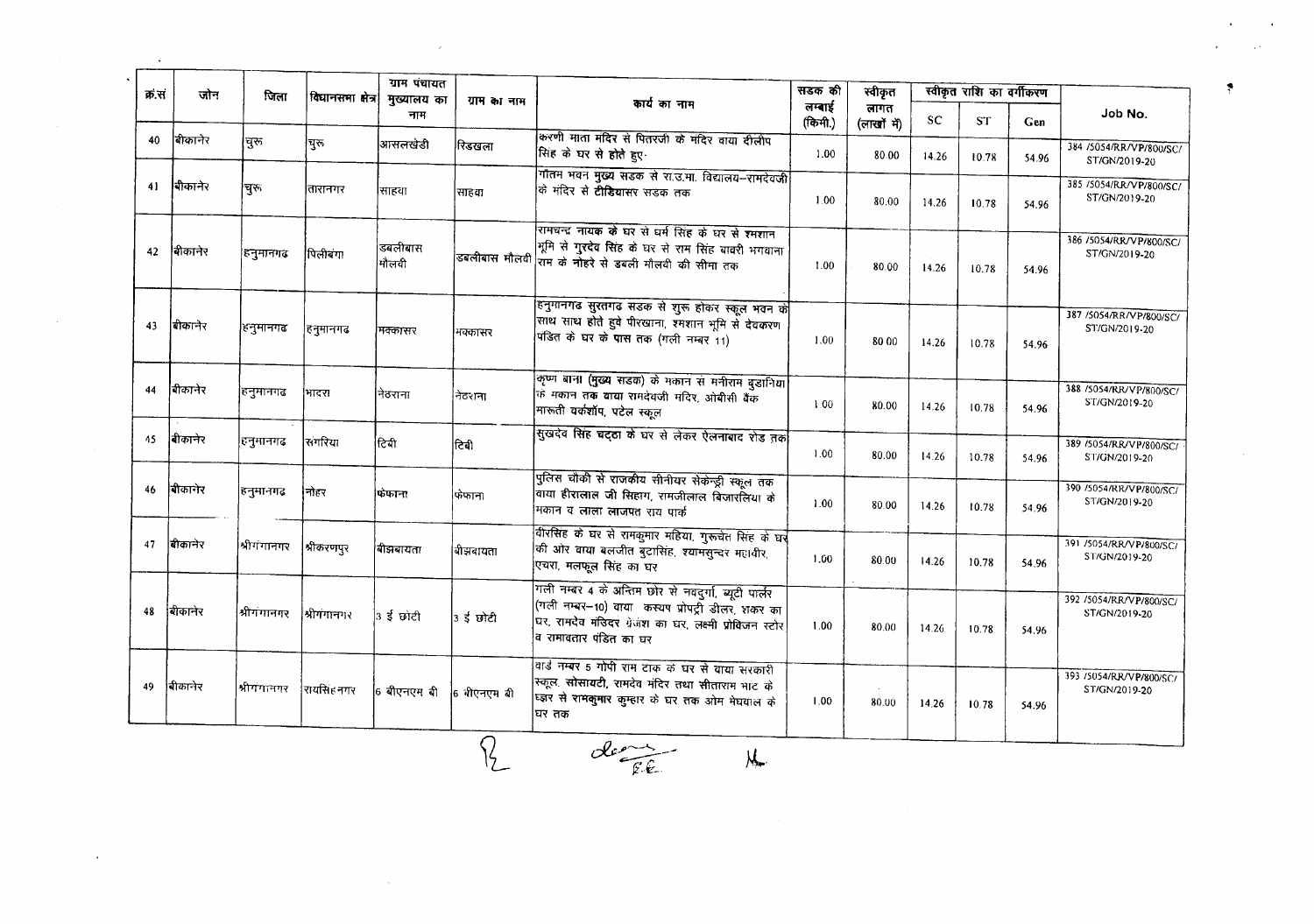| क्र सं | जोन          | जिला        | विधानसभा क्षेत्र | ग्राम पंचायत<br>मुख्यालय का | ग्राम का नाम              |                                                                                                                                                                    | सडक की            | स्वीकृत             |       | स्वीकृत राशि का वर्गीकरण |       |                                                           |
|--------|--------------|-------------|------------------|-----------------------------|---------------------------|--------------------------------------------------------------------------------------------------------------------------------------------------------------------|-------------------|---------------------|-------|--------------------------|-------|-----------------------------------------------------------|
|        |              |             |                  | नाम                         |                           | कार्य का नाम                                                                                                                                                       | लम्बाई<br>(किमी.) | लागत<br>(लाखों में) | SC    | <b>ST</b>                | Gen   | Job No.                                                   |
| 50     | बीकानेर      | श्रीगगानगर  | सादूलशहर         | लालगढ जाटान<br>(৪ एलएलजी)   | लालगढ जाटान<br>(8 एलएलजी) | इन्टर लोकिंग सडक बलवन्त राम के घर से कान्हाराम,<br>सोहनलाल, लालचन्द के घर तक वाया रिछपाल, हरबंस<br>लाल, ब्रदीराम, प्रेमकुमार, हनुमान मंदिर व अन्य<br>आन्तरिक सडकें | 1.00              | 80.00               | 14.26 | 10.78                    | 54.96 | 394 /5054/RR/VP/800/SC/<br>ST/GN/2019-20                  |
| 51     | बिकानेर      | श्रीगंगानगर | सूरतगढ           | 2 एसजीएम<br>भगवानसर         | 2 एसजीएम<br>भिगवानसर      | जलप्रदाय योजना 28 पीबीएन-ए से आर्य कम्प्यूटर<br>सिन्टर तक वाया माताजी का मंदिर एवं आन्तरिक संडकें                                                                  | 1.00              | 80.00               | 14.26 | 10.78                    | 54.96 | 395 /5054/RR/VP/800/SC/<br>ST/GN/2019-20                  |
| 52     | चीकानेर      | श्रीगगानगर  | अनूपगढ           | 24 ए एस-सी                  | 24 ए एस-सी                | सरकारी अस्पताल से सरकारी सीनियर सैकेण्डरी स्कूल<br>तक                                                                                                              | 0.70              | 80.00               | 14.26 | 10.78                    | 54.96 | 396 /5054/RR/VP/800/SC/<br>ST/GN/2019-20                  |
| 53     | जयपुर प्रथम  | झुझुन्      | खेतडी            | गोठडा                       | गोठडा                     | -<br>उबल रोड बस स्टेण्ड से हिन्दुस्तान कॉपर की नर्सरी<br>तक                                                                                                        | 1.00              | 80.00               | 14.26 | 10.78                    | 54.96 | 397 /5054/RR/VP/800/SC/<br>ST/GN/2019-20                  |
| 54     | जियपुर प्रथम | मुझुन्      | शुझुन्           | सुलताना                     | सुलताना                   | ग्राम सुलताना में मुख्य सडक से मुस्लिम मौहल्ले की<br>ओर                                                                                                            | 1.00              | 80.00               | 14.26 | 10.78                    | 54.96 | 398 /5054/RR/VP/800/SC/<br>ST/GN/2019-20                  |
| 55     | जयपुर प्रथम  | ञ्चञ्चन्    | मण्डाता          | मलसीसर                      | मलसीसर                    | पशु हॉस्पिटल तिराहा से नया बस स्टेण्ड होते हुए<br>बाईपास तक                                                                                                        | 1.00              | 80.00               | 14.26 | 10.78                    | 54.96 | 399 /5054/RR/VP/800/SC/<br>ST/GN/2019-20                  |
| 56     | जयपुर प्रथम  | झुझुनू :    | पिलानी           | मण्डेला                     | मण्ड्रेला                 | मण्ड्रेला बस स्टेण्ड से राजगढ बाईपास सलक तक मुख्य<br>सडक पर                                                                                                        | 1.00              | 80.00               | 14.26 | 10.78                    | 54.96 | 400 /5054/RR/VP/800/SC/<br>ST/GN/2019-20                  |
| 57     | जियपुर प्रथम | શુક્ષન      | सूरजगढ           | सिपाना                      | रिग्यांना                 | पाल मिडवे से एसबीआई बैंक इंदिरा कॉलोनी होते हुए<br>मोहित टायर बाईपास तक                                                                                            | 1.00              | 80.00               | 14.26 | 10.78                    | 54.96 | 401 /5054/RR/VP/800/SC/<br>ST/GN/2019-20                  |
| 58     | जयपुर प्रथम  | सुझुन्      | नवलगढ            | दुण्डलोट                    | उण्डलाद                   | झुपा स्टेण्ड से मुख्य चौक दुण्डलोद वाया गढ                                                                                                                         | 1.00              | 80.00               | 14 26 | 1078                     | 54.96 | 402 /5054/RR/VP/800/SC/                                   |
| -59    | जयपुर प्रथम  | श्रिश्चनू   | पूढ़।            | गुढा गोडजी                  | गुढा गोडजा                | एस.एच-37 (भोड़की चौराहा) से पुरानी तहसील भवन<br> वाया पटवार घर                                                                                                     | 1.00              | 80.00               | 14.26 | 10.78                    | 54.96 | ST/GN/2019-20<br>403 /5054/RR/VP/800/SC/<br>ST/GN/2019-20 |
| 60     | जयपूर प्रथम  | सीकर        | धोद              | कासली                       | कासली                     | ग्राम पंचायत मुख्यालय कासली पर विकास पथ निर्माण<br>कार्य ।                                                                                                         | $1.00 -$          | 80.00               | 14.26 | 10.78                    | 54.96 | 404 /5054/RR/VP/800/SC/<br>ST/GN/2019-20                  |
| 61     | जयपुर प्रथम  | सिकर        | खण्डेला          | कावंट                       | कावट                      | कावट से लोहरवाड़ा की ओर                                                                                                                                            | 1.00              | 80.00               | 14.26 | 10.78                    | 54.96 | 405 /5054/RR/VP/800/SC/                                   |
| 62     | जयपुर प्रथम  | सिकर        | श्रीमाधोपुर      | दीपावास                     | दीपावास                   | ग्राम पंचायत दीपावास में बस स्टेण्ड से कुमावतों व<br>राजपुतों का मोहल्ला वाया बलाइयों का मोहल्ला तक                                                                | 1.00              | 80.00               | 14.26 | 10.78                    | 54.96 | ST/GN/2019-20<br>406 /5054/RR/VP/800/SC/<br>ST/GN/2019-20 |
| 63     | जयपुर प्रथम  | सिकर        | दातारामगढ        | दाता                        | दाता                      | दाता-रामगढ बाईपास से श्मसान भूमि एवं मरिजद तक<br>वाया पंचायत भवन एवं एससी मोहल्ला तक                                                                               | 100               | 80.00               | 14.26 | 10.78                    | 54.96 | 407 /S054/RR/VP/800/SC/<br>ST/GN/2019-20                  |
| 64     | जयपुर प्रथम  | सीकर        | फतेहपुर          | रोलसाहबसर                   | रोलसाहबसर                 | एन.एच.-11 (रजाना स्टेण्ड) से यासीन मांगूखा के घर<br>की ओर                                                                                                          | 1.00              | 80.00               | 14.26 | 10.78                    | 54.96 | 408 /5054/RR/VP/800/SC/<br>ST/GN/2019-20                  |
| 65     | जयपुर प्रथम  | सीकर        | नीगकाथाना        | बासडी खर्द                  | हरजनपुरा                  | गाम हरजनपुरा में बासडी खुर्द से चला सड़क पर एवं<br>कावट बाईपास की ओर                                                                                               | 1.00              | 80.00               | 14.26 | 10.78                    | 54.96 | 409 /5054/RR/VP/800/SC/<br>ST/GN/2019-20                  |

 $\sim$ 

 $\mathbf{r}$ 

 $\frac{1}{\epsilon}$ 

 $\sim 10^{-11}$ 

 $\langle \hat{A} \rangle$  $\mathcal{A}^{\pm}$ 

 $\sim 10^{11}$ 

 $\sim 10^{11}$  km s  $^{-1}$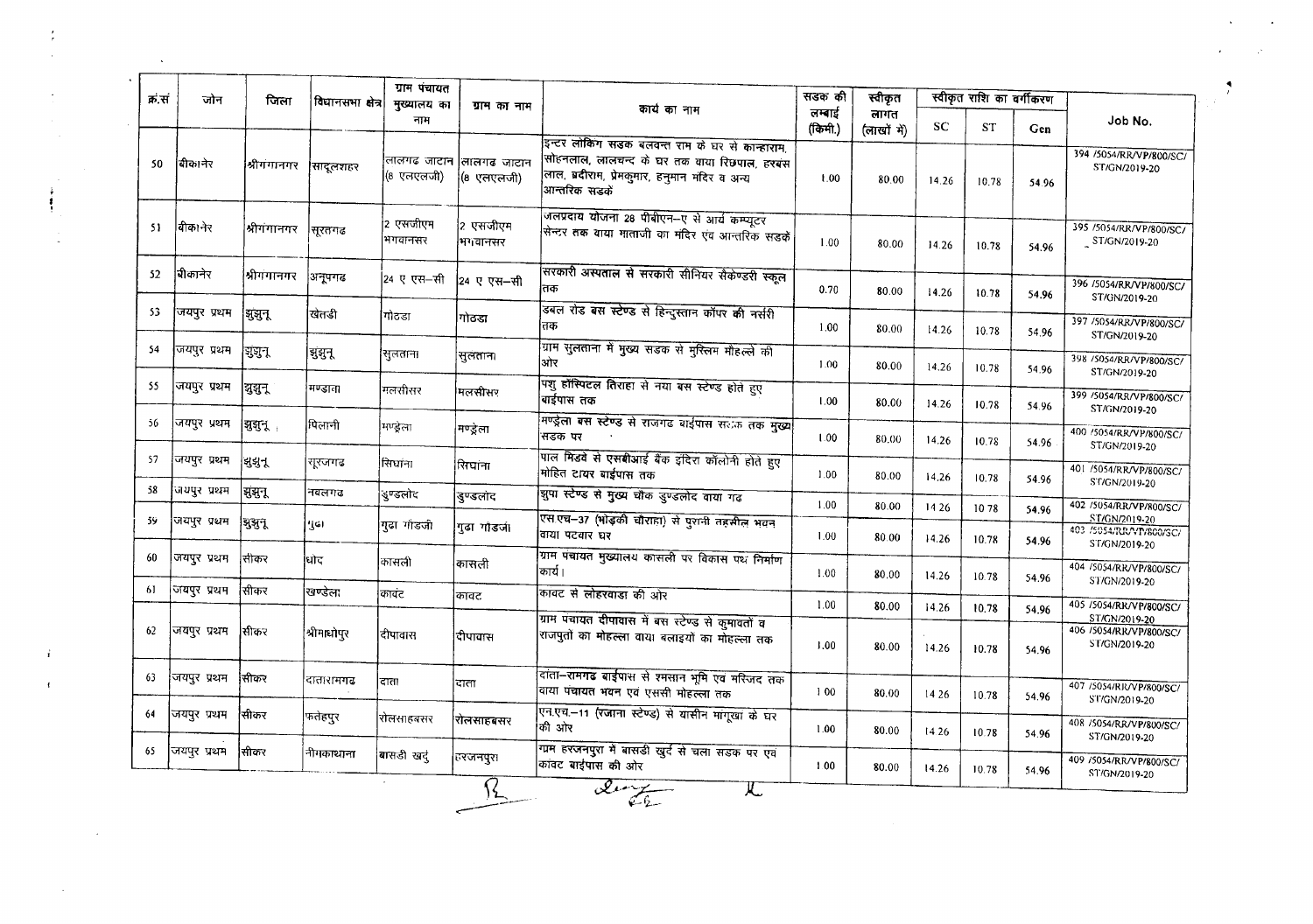| क्र.सं | जोन                   | जिला | विधानसमा क्षेत्र              | ग्राम पंचायत<br>मुख्यालय का | ग्राम का नाम | कार्य का नाम                                                                                                                                                   | सडक की            | स्वीकृत             |           | स्वीकृत राशि का वर्गीकरण |                |                                                           |
|--------|-----------------------|------|-------------------------------|-----------------------------|--------------|----------------------------------------------------------------------------------------------------------------------------------------------------------------|-------------------|---------------------|-----------|--------------------------|----------------|-----------------------------------------------------------|
|        |                       |      |                               | नाम                         |              |                                                                                                                                                                | लम्बाई<br>(किमी.) | लागत<br>(लाखों में) | <b>SC</b> | <b>ST</b>                | Gen            | Job No.                                                   |
| 66     | जयपुर प्रथम           | सिकर | तक्ष्मणगढ                     | मंगलूणा                     | मंगलूणा      | टिब्बा से मैन बाजार भागीरथ जी का घर, कुरेशीयो का<br>मौहल्ला, बलाईयो का मौहल्ला, मैन चौक मजिस्द,<br>गाडोदा सडक तक                                               | 1.00              | 79.76               | 14.22     | 10.75                    | 54.79          | 410 /5054/RR/VP/800/SC/<br>ST/GN/2019-20                  |
| 67     | जियपुर द्वितीय अलवर   |      | बहरोड                         | बिर्डोट                     | वर्डोद       | रा0उ0मा0 विद्यालय के सामने वाले चौराहे से भैरू जाट<br>होते हुऐ राजीव गांधी सेवाकेन्द्र से आने वाली सडक<br>तक, ग्राम पंचायत बर्डोद                              | 0.90              | 80.00               | 14.26     | 10.78                    | 54.96          | 411 /5054/RR/VP/800/SC/<br>ST/GN/2019-20                  |
| 68     | जयपुर द्वितीय अलवर    |      | कदूमर                         | तसई                         | तसई          | राजकीय उच्च माध्यमिक विधालय तसई से जीएसएस<br>की तरफ मुख्य मार्ग एवं किसान केन्द्र होते हुए<br>दयालपुरा की तरफ                                                  | 1.00              | 80.00               | 14.26     | 10.78                    | 54.96          | 412 /5054/RR/VP/800/SC/<br>ST/GN/2019-20                  |
| 69     | जियपुर द्वितीय अलवर   |      | मूण्डावर                      | शाहीजापुर                   | शाहाजापुर    | पंचायत भवन से मुख्य बाजार होते हुये मीना चौपाल से  <br>भोम सिंह मास्टर के घर होते हुए बर्डोद शाहजहापुर<br>सिडक तक, ग्राम पंचायत शाहजहापुर                      | 1.00.             | 80.00               | 14.26     | 10.78                    | 54.96          | 413 /5054/RR/VP/800/SC/<br>ST/GN/2019-20                  |
| 70     | जियपुर द्वितीय अिलवर  |      | किशनगढबास                     | हिरसौली                     | हरसौली       | संतदास मंदिर रेल्वे फाटक से होली टीबा, अस्पताल<br>मार्ग होते हुये रामचरण के मकान तक                                                                            | $-1.00$           | 80.00               | 14.26     |                          |                | 414 /5054/RR/VP/800/SC/                                   |
| 71     | जयपुर द्वितीय  अलवर   |      | तिजारा                        | ग्वालदा                     | ग्वालदा      | ग्वालदा से आवासीय विद्यालय का रास्ता किमी. 0/800<br>(हारून का घर) से ग्वालदा निम्बाहेडी सडक किमी.<br>1/450 उमरदिन के मकान तक वाया प्राथमिक विद्यालय<br>ग्वालदा | 1.00              | 80.00               | 14.26     | 10.78<br>10.78           | 54.96<br>54.96 | ST/GN/2019-20<br>415/5054/RR/VP/800/SC/<br>ST/GN/2019-20  |
| 72     | जयपुर द्वितीय अिलवर   |      | रामगढ                         | रामगढ                       | रामगढ        | ईदगाह से राजकीय बालिका उच्च माध्यमिक विद्यालय<br>होते हुये दिल्ली अलवर रोड की ओर                                                                               | 1.00              | 80.00               | 14.26     | 10.78                    | 54.96          | 416 /5054/RR/VP/800/SC/                                   |
| 73     | जियपुर द्वितीय अिलवर  |      | राजगढ–लक्ष्मण <br> रेणी<br>गढ |                             | नागल बास     | नागल बास में रामस्वरूप मीना के मकान होते हुये श्री<br>छोटेलाल पूर्व सरपंच के मकान होते हुये बेरवा बस्ती<br>नांगल बास तक                                        | 1.00              | 80.00               | 14.26     | 10.78                    | 54.96          | ST/GN/2019-20<br>417 /5054/RR/VP/800/SC/<br>ST/GN/2019-20 |
| 74     | ज़ियपुर द्वितीय अिलवर |      | अलक्य शहर                     | भूगोर                       | रूपबास       | समाज कल्याण विद्यालय रूपबास से बीच का कुआ होते<br>डुये ओवर ब्रिज की ओर एवं रेल्वे फाटक से बद्दी मीणा<br>कि मकान की ओर                                          | 1.00              | 80.00               | 14.26     | 10.78                    | 54.96          | 418 /5054/RR/VP/800/SC/<br>ST/GN/2019-20                  |
| 75     | जयपुर द्वितीय अिलवर   |      | अलवर ग्रामीण                  | मालाखेडा                    | नालाखेडा     | खेडली पिचनात सडक पर रत्वे फाटक से सुमाष चौराहे<br>होकर सामुदायिक स्वास्थ्य केन्द्र एस.बी.आई. बैंक की<br>ओर                                                     | 1.00              | 80.00               | 14.26     | 10.78                    | 54.96          | 419 /5054/RR/VP/800/SC/<br>ST/GN/2019-20                  |
| 76     | जियपुर द्वितीय जियपुर |      | शाहपुरा                       | खिजरोली                     | खेजरोली      | खेजरोली में सी.एच.सी. खेजरोली से बरालों की ढाणी                                                                                                                |                   |                     |           |                          |                |                                                           |
| 77     | जयपुर द्वितीय जियपुर  |      | झोटवाडा                       | निवारू                      | निवारू       | आर्मी नगर प्लॉट न 1 से सालासर वाटिका ग्यारह होते                                                                                                               | 1.00 <sub>1</sub> | 80.00               | 14.26     | 10.78                    | 54.96          | 420 /5054/RR/VP/800/SC/<br>ST/GN/2019-20                  |
| 78     | जियपुर द्वितीय जियपुर |      | बरसी                          | वैनाडा                      |              | हुए आर्मी नगर के अंतिम छोर तक<br>मुख्य गांव घाटा के बैरवा मौहल्ला से जूनवालों की ढाणी                                                                          | 1.00              | 80.00               | 14.26     | 10.78                    | 54.96          | 421 /5054/RR/VP/800/SC/<br>ST/GN/2019-20                  |
|        |                       |      |                               |                             | घाटा         | होते हुये घाटी की तरफ<br>$\frac{1}{\sqrt{1-\frac{1}{k^{2}}}}$                                                                                                  | 1.00              | 80.00               | 14.26     | 10.78                    | 54.96          | 422 /5054/RR/VP/800/SC/<br>ST/GN/2019-20                  |

 $\sim 10^6$ 

 $\sim 10^7$ 

 $\frac{1}{4}$  ,  $\frac{1}{2}$ 

 $\mathcal{L}^{\text{max}}_{\text{max}}$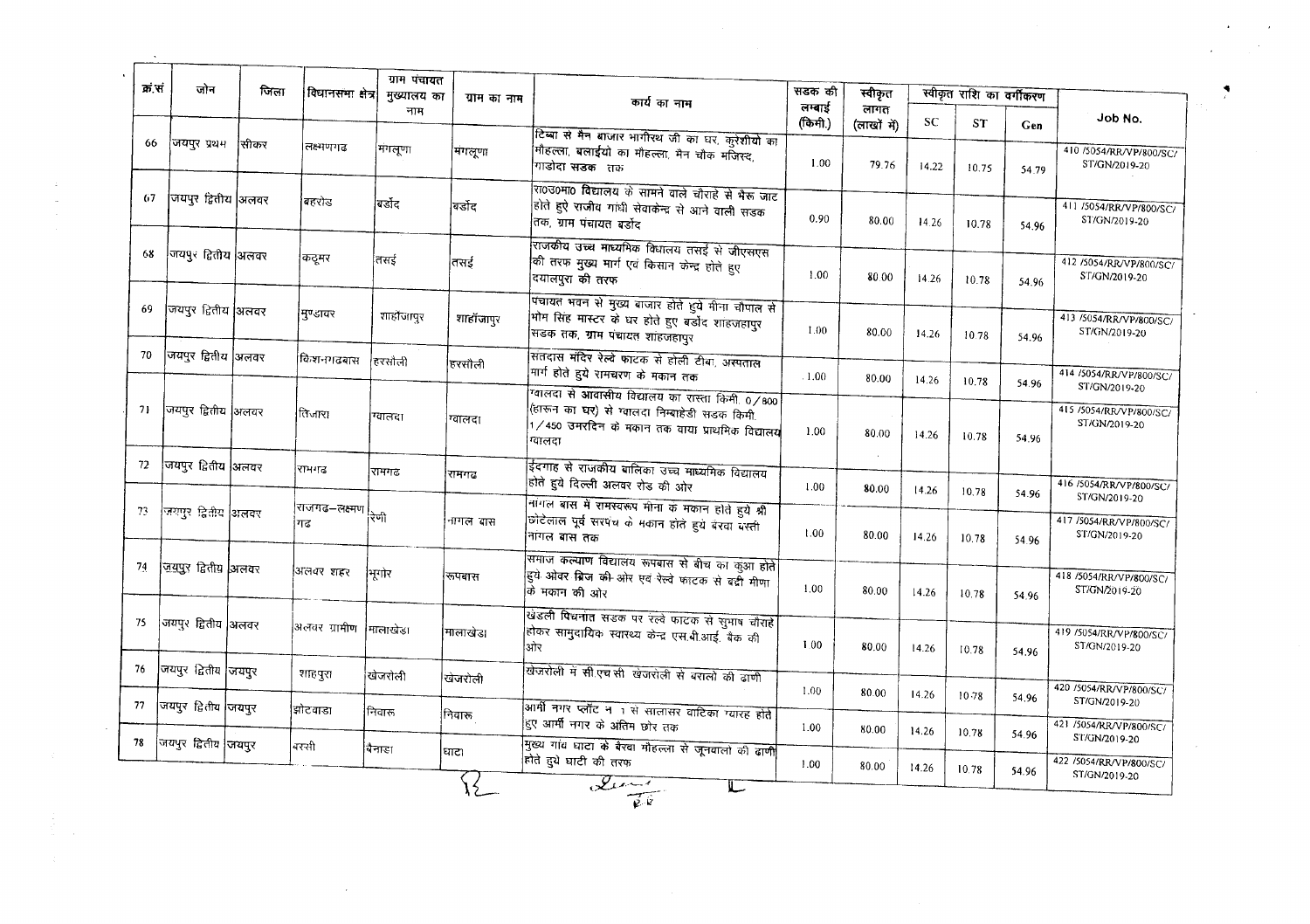| क्र सं | जोन                   | जिला   | विधानसभा क्षेत्र | मुख्यालय का    | ग्राम का नाम   | कार्य का नाम                                                                                                                                                                                                                                                                                                         | सडक की            | स्वीकृत             |       | स्वीकृत राशि का वर्गीकरण |                |                                                           |
|--------|-----------------------|--------|------------------|----------------|----------------|----------------------------------------------------------------------------------------------------------------------------------------------------------------------------------------------------------------------------------------------------------------------------------------------------------------------|-------------------|---------------------|-------|--------------------------|----------------|-----------------------------------------------------------|
|        |                       |        |                  | नाम            |                |                                                                                                                                                                                                                                                                                                                      | लम्बाई<br>(किमी.) | लागत<br>(लाखों में) | SC    | <b>ST</b>                | Gen            | Job No.                                                   |
| 79     | जयपुर द्वितीय जियपुर  |        | ।गगरू            | वाटिका         | वाटिका         | वाटिका कुम्हारिया यास सडक सचिन जी पारिक की<br>.<br>दुकान से कुम्हारो के मौहल्ले होते हुये निमडी रोड तक<br>विकास पथ निर्माण कार्य                                                                                                                                                                                     | 1.00              | 80.00               | 14.26 | 10.78                    | 54.96          | 423 /5054/RR/VP/800/SC/<br>ST/GN/2019-20                  |
| 80     | जियपुर द्वितीय जियपुर |        | विराटनगर         | पावटा          | पावटा          | टसकोला रोड से सीएचसी पावटा (एन.एच.-48) तक<br>वाया पंचायत समिति पावटा, घटाघर चौक, हखडेत<br>हिनुमान मंदिर                                                                                                                                                                                                              | 1.00              | 80.00               | 14.26 | 10.78                    | 54.96          | 424 /5054/RR/VP/800/SC/<br>ST/GN/2019-20                  |
| 81     | जियपुर द्वितीय जियपुर |        | दूद              | दूदू           | !दूइ           | <br> एन.एच.-08 जयपुर अजमेर सडक श्रीराम मिष्ठान भण्डार <br>मि बजरग जी लेकचरार के मकान होते हुए देशवाली<br> मोहल्ला महबुब जी नागोरी के मकान के सामने रो<br>लुहारा के चोक से करणी माता के चोक से खटीक<br>्<br>मंदीर से श्रवण नवल के मकान होते हुए आरीफ शंख के<br>मकान से आरा मशीन हाइवे एन.एच.-08 जयपुर अजमेर<br>सडक तक | 1.00              | 80.00               | 14.26 | 10.78                    | 54.96          | 425 /5054/RR/VP/800/SC/<br>ST/GN/2019-20                  |
| 82     | जियपुर द्वितीय जियपुर |        | चाकसू            | माधोराजपुरा    | भाधाराजपुरा    | ग्राम माधोराजपुरा तहसील फागी, जयपुर में एस.एच.-2<br>चाकसू फागी रोड से नीलकण्ठ महादेव मंदिर रो मुख्य<br>बाजार से माघोराजपुरा से सीताराम जी के मन्दिर होती<br> हुई भांजपुरा रोड तक विकास पथ (सी.सी. राड व मय<br>नाली) निर्माण कार्य                                                                                    | 1.00              | 80.00               | 14.26 | 10.78                    | 54.96          | 426 /5054/RR/VP/800/SC/<br>ST/GN/2019-20                  |
| 83     | जयपुर द्वितीय जियपुर  |        | ।चौमू            | कालाडेरा       | कालाडेरा       | कालाडेरा में सी.एच.सी. कालाडेरा से अनुसूचित जाति<br> मौहल्ला वाया मण्डी सीताराम मन्दिर औलिया बाबा,<br>रामकुई, मुकेश जी का मकान                                                                                                                                                                                       | 1.00              | 80.00               | 14.26 | 10.78                    | 54.96          | 427 /5054/RR/VP/800/SC/<br>ST/GN/2019-20                  |
| 84     | जयपुर द्वितीय जियपुर  |        | फ़्लेरा          | नरैना          | नरैना          | जामा मजिस्ट से गंगा माता मन्दिर तक नरैना                                                                                                                                                                                                                                                                             |                   |                     |       |                          |                |                                                           |
| 85     | जियपुर द्वितीय जियपुर |        | !जभवारामगढ       | ताला           | ताला           | सरकारी स्कूल से लेकर शमशान घाट खटीक एवं बलाई                                                                                                                                                                                                                                                                         | 0.70              | 80.00               | 14.26 | 10.78                    | 54.96          | 428 /5054/RR/VP/800/SC/<br>ST/GN/2019-20                  |
| 86     | जयपुर द्वितीय जिथपुर  |        | आमेर             | अचरोल          | अचरोल          | <del>गौह</del> ल्ला -<br>एन.एच 11सी से अचलेश्वर महादेव मन्दिर व अम्बेडकर                                                                                                                                                                                                                                             | 1.00              | 80.00               | 14.26 | 10.78                    | 54.96          | 429 /5054/RR/VP/800/SC/<br>ST/GN/2019-20                  |
| 87     | जियपुर द्वितीय जियपुर |        | आदर्श भगर        |                |                | सकित                                                                                                                                                                                                                                                                                                                 | 1.00              | 80.00               | 14.26 | 10.78                    | 54.96          | 430 /5054/RR/VP/800/SC/<br>ST/GN/2019-20                  |
| 88     | जोधपुर                | बाडगेर | बायतु            | बिगराना        | बगराना         | राजहंस स्कूल से हरि नगर तक विजयनगर विस्तार<br>बगराना रोड निर्माण                                                                                                                                                                                                                                                     | 1.00              | 80.00               | 14.26 | 10.78                    | 54.96          | 431 /5054/RR/VP/800/SC/                                   |
| 89     | जोधपुर                | बाडमेर | बाडमेर           | बायतु चिमनजी   | बायतु चिमनजी   | एनएच-25 से पुराना बिजली धर                                                                                                                                                                                                                                                                                           | 1.00              | 8000                | 14.26 | 10.78                    | 54.96          | ST/GN/2019-20<br>432 /5054/RR/VP/800/SC/                  |
|        |                       |        |                  | बाडमेर ग्रामीण | बाडमेर ग्रामीण | हिंगलाज नगर फांटा से लक्ष्मीनगर स्कूल, दानजी की<br>।होदी                                                                                                                                                                                                                                                             | 1.00              | 80.00               | 14.26 | 10.78                    |                | ST/GN/2019-20<br>433 /5054/RR/VP/800/SC/                  |
| 90     | जोधपुर                | बाडमेर | शिव              | 'भीयाउ         | भीयाड<br>12    | बस स्टेण्ड भीयाड से प्राथमिक स्वारस्य केन्द्र भीयाड<br> वाया आरंग <b>सड</b> क                                                                                                                                                                                                                                        | 1.00              | 80.00               | 14.26 | 10.78                    | 54.96<br>54.96 | ST/GN/2019-20<br>434 /5054/RR/VP/800/SC/<br>ST/GN/2019-20 |

 $\Gamma$ 

 $\sim$ 

 $\ddot{i}$ 

 $\frac{1}{2}$ 

 $\frac{1}{2}$ 

 $\sqrt{2}$ 

 $\ddot{\phantom{1}}$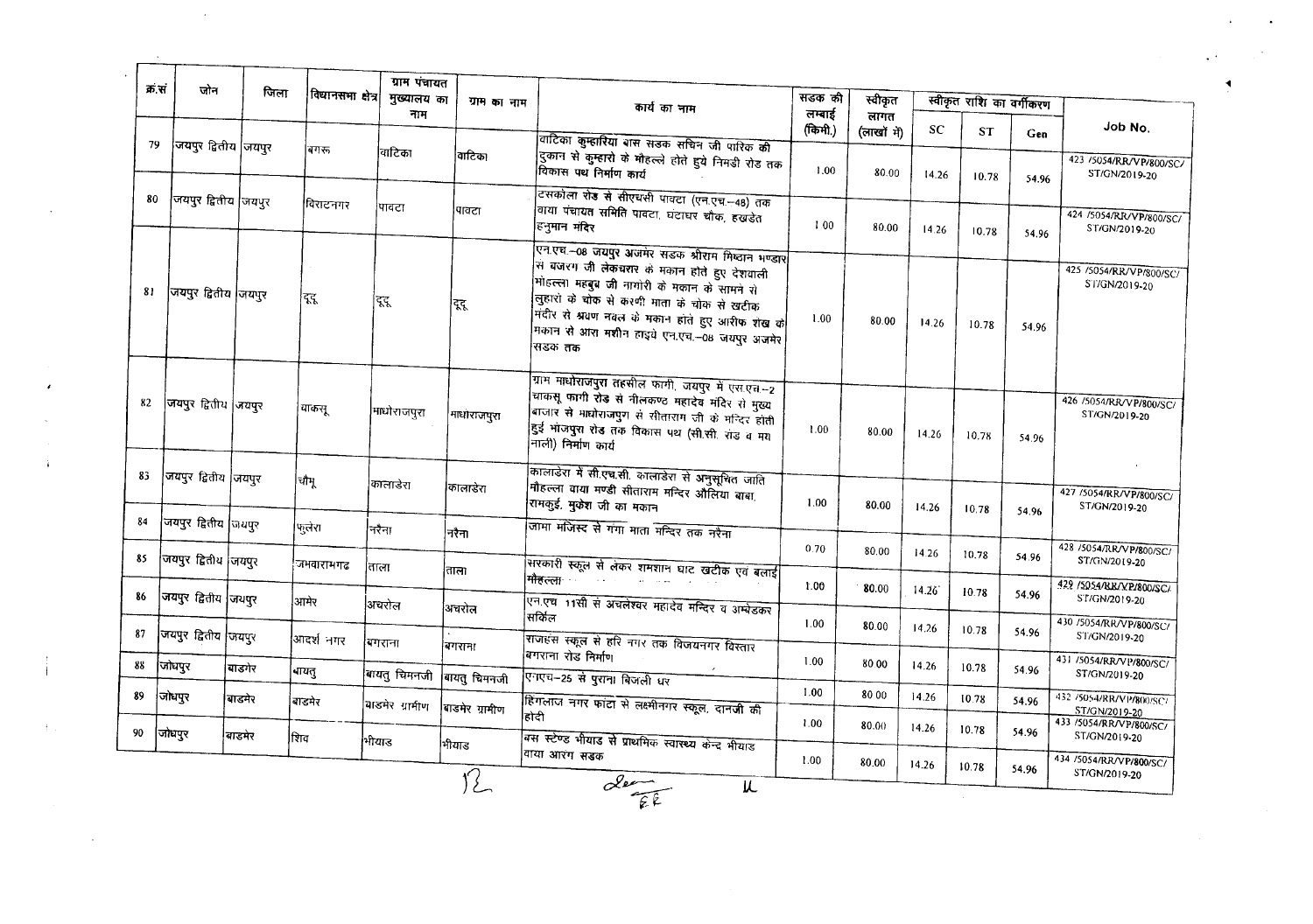| क्र सं | जोन        | जिला    | विधानसमा क्षेत्र | मुख्यालय का                   | ग्राम का नाम | कार्य का नाम                                                                                                       | सडक की            | स्वीकृत             |       |           | स्वीकृत राशि का वर्गीकरण |                                          |
|--------|------------|---------|------------------|-------------------------------|--------------|--------------------------------------------------------------------------------------------------------------------|-------------------|---------------------|-------|-----------|--------------------------|------------------------------------------|
|        |            |         |                  | नाम                           |              |                                                                                                                    | लम्बाई<br>(किमी.) | लागत<br>(लाखों में) | SC    | <b>ST</b> | Gen                      | Job No.                                  |
| 91     | जोधपुर     | बाडमेर  | रिावान।          | सिवाना                        | सिवाना       | गोलीय फाटा से रा.उ.मा. विद्यालय सिवाना तक वाया<br> महावीर <b>क्लीनिक</b> ग्राम पंचायत भवन राजीवगांधी सेवा<br>केन्ट | 1.00              | 80.00               | 14.26 | 10.78     | 54.96                    | 435/5054/RRVP/800/SC/<br>ST/GN/2019-20   |
| 92     | जोधपुर     | बाडमेर  | पचपदारा          | जसोल                          | जसोल         | होली चौक बालाजी का मंदिर से सेन्टपॉल स्कूल तक<br>वाया जसोल तलाब                                                    | 1.00              | 80.00               |       |           |                          | 436 /5054/RR/VP/800/SC/                  |
| 93     | जोधपुर     | बाडमेर  | चौहटन            | चौहटन                         | चौहटन        | चीहटन रामसर सडक पर मेलडी माता गंदिर रतनाराम<br>के मकान होते हुए गवारिया बस्ती तक                                   | 1.00              |                     | 14.26 | 10.78     | 54.96                    | ST/GN/2019-20<br>437 /5054/RR/VP/800/SC/ |
| 94     | जोधपुर     | जैसलमेर | पिोकरण           | रामदेवरा                      | रामदेवरा     | पोकरण रूणीचा सडक से जीनगर धर्मशाला, जाट<br>धर्मशाला, माली समाज धर्मशाला होते हुये रामदेवरा                         |                   | 80.00               | 14.26 | 10.78     | 54.96                    | ST/GN/2019-20                            |
| 95     | जोधपुर     | जैसलमेर | जैसलमेर          | मोहनगढ                        | मोहनगढ       | बालाजी मिष्ठान भण्डार से होस्पीटल होते हुए लोहिया                                                                  | 0.50              | 65.00               | 11.59 | 8.76      | 44.65                    | 438 /S054/RRVVP/800/SC/<br>ST/GN/2019-20 |
|        |            |         |                  |                               |              | (पाडा, बामणिया पाडा लिन्क रोड (मोहनगढ)                                                                             | 1.00              | 80.00               | 14.26 | 10.78     | 54.96                    | 439 /5054/RR/VP/800/SC/<br>ST/GN/2019-20 |
| 96     | जोधपुर     | जालौर   | भीनमाल           | दातिवास                       | दातिवास      | एमडीआर—174 किमी 24 से सम्पर्क सडक दांतिवास के<br>किमी 3/0 से 4/0                                                   | 1.00              | 80.00               | 14.26 | 10.78     | 54.96                    | 440 /5054/RR/VP/800/SC/                  |
| 97     | जोधपुर     | जालौर   | रानीवाडा         | रानीवाडा कल्ला रानीवाडा कल्ला |              | स्टेट हाईवे-11 किमी 45/950 से एससी/एसटी<br>.<br>मेघवाल <b>बस्ती रानीवाडा</b> कल्ला                                 | 1.00              | 80.00               | 14.26 | 10.78     |                          | ST/GN/2019-20<br>441 /5054/RR/VP/800/SC/ |
| 98     | जोधपुर     | जालौर   | सांचोर           | दूठवा                         | दूठवा        | मुख आबादी दुरुवा गांव (दुठवा ग्राम आबादी हनवन्तपुरा<br>व बडसल बेरी तरफ)                                            | 1.00              | 80.00               | 14.26 |           | 54.96                    | ST/GN/2019-20<br>442 /5054/RR/VP/800/SC/ |
| 99     | जोधपर      | जालौर   | जालौर            | सायला                         | सायला        | आनिडा गेस्ट हाउस से मुखराज छात्रावास वाया रेबारियों<br>का वास सायला किमी. ०/० से ०/800                             | 0.80              | 74.24               |       | 10.78     | 54.96                    | ST/GN/2019-20<br>443 /5054/RR/VP/800/SC/ |
| 100    | जोधपुर     | जालौर   | आहोर             | आहोर                          | आहोर         | आहोर-खारा-शंखवली वाया जांगावा 0/0 से 1/200                                                                         |                   |                     | 13.24 | 10.01     | 50.99                    | ST/GN/2019-20<br>144 /5054/RR/VP/800/SC/ |
| 101    | जोघपुर     | जोधपुर  | शेरगढ            | बालेसर सत्ता                  | बालेसर सत्ता | एन.एच.-114 (पुराना बस स्टेण्ड बालेसर) से आदर्श<br>स्कूल तक                                                         | 1.00              | 80.00               | 14.26 | 10.78     | 54.96                    | ST/GN/2019-20                            |
| [02]   | जोधपुर     | जोधपुर  | बिलाडा           | बोरून्दा                      | बोरून्दा     | राजकीय उच्च माध्यमिक विद्यालय (बालक) बोरून्दा से                                                                   | 1.00              | 80.00               | 14.26 | 10.78     | 54.96                    | 445 /5054/RR/VP/800/SC/<br>ST/GN/2019-20 |
| 103    | जाघपुर     | जोधपुर  | भोपालगढ          |                               |              | पिपलिया बांध तक जाने वाले रास्ते तक<br>याम पंचायत भोपालगढ़ में आबादी एरिया हीरादेसर                                | 1.00              | 80.00               | 14.26 | 10.78     | 54.96                    | 446 /5054/RR/VP/800/SC/<br>ST/GN/2019-20 |
|        |            |         |                  | भोपालगढ                       | भोपालगढ      | चौराहा से मुख्य बाजार वाया पुराना बस स्टेण्ड रास्ते<br>तक                                                          | 100               | 80.00               | 14.26 | 10.78     | 54.96                    | 447 /5054/RR/VP/800/SC/<br>ST/GN/2019-20 |
| 104    | जोधपुर     | जोधपुर  | फलोटी            | बाप                           | बाप          | ग्राम बाप में स्थित सामुदायिक ख्वा. केन्द्र से डिस्कॉम<br>कार्यालय होते हुए राजकीय महाविद्यालय बाप तक              |                   |                     |       |           |                          | 448 /5054/RR/VP/800/SC/                  |
|        | 105 जिधपुर | जोधपुर  | अोसिया           | तिंवरी                        |              | ग्राम पंचायत तिवरी चिराई मुख्य डामर सड़क से                                                                        | 1.00              | 80.00               | 14.26 | 10.78     | 54.96                    | ST/GN/2019-20                            |
|        |            |         |                  |                               | तिंवरी       | तिजसिंह नगर होते हुए डामर सड़क तक                                                                                  | 1.00              | 80.00               | 14.26 | 10.78     | 54.96                    | 449 /5054/RKVVP/800/SC/<br>ST/GN/2019-20 |
|        |            |         |                  |                               |              | ohany<br>$\mu$                                                                                                     |                   |                     |       |           |                          |                                          |
|        |            |         |                  |                               |              |                                                                                                                    |                   |                     |       |           |                          |                                          |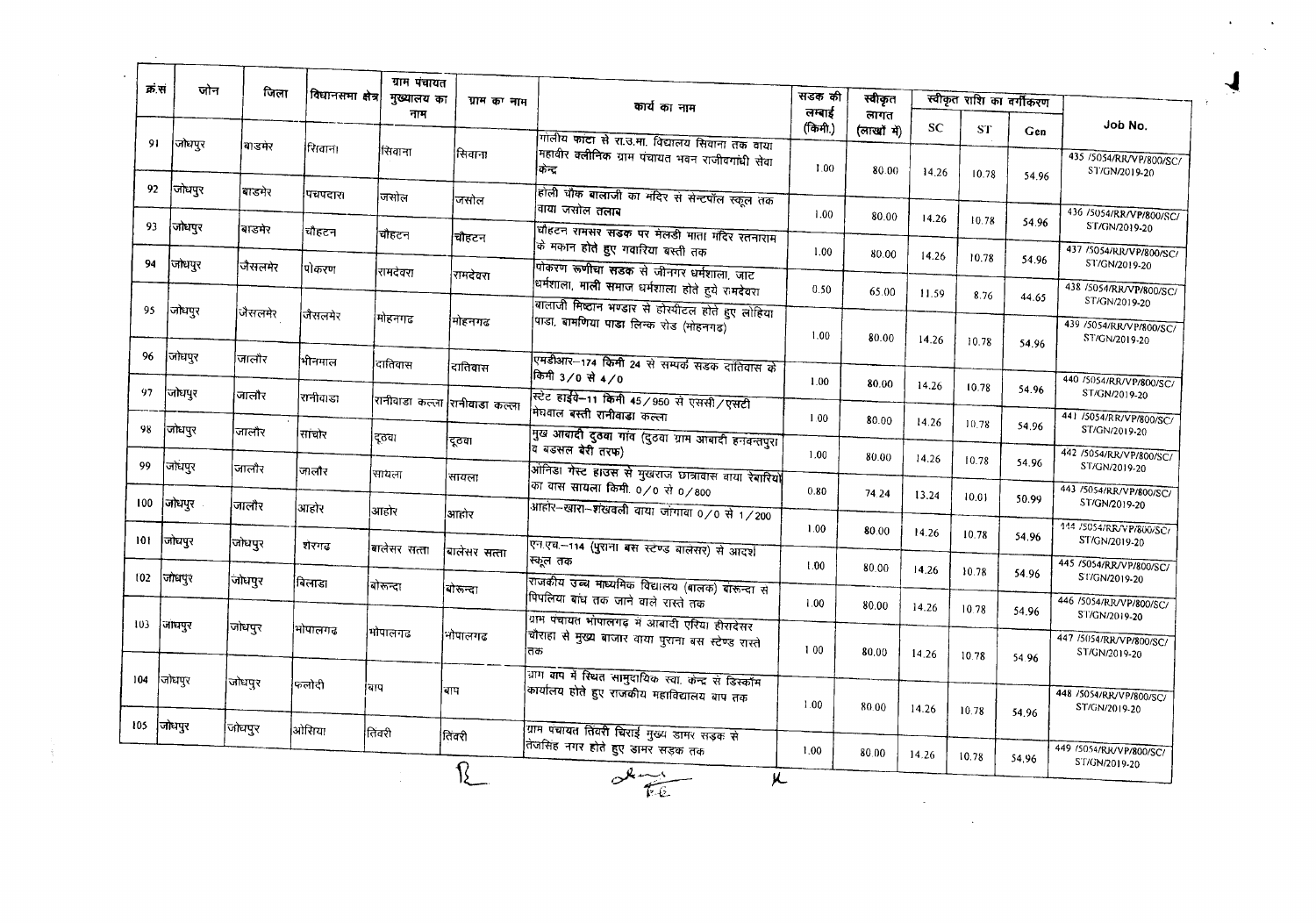| क्र.सं | जोन     | जिला   | विधानसमा क्षेत्र     | ग्राम पंचायत<br>मुख्यालय का | ग्राम का नाम  |                                                                                                                                                                       | सडक की            | स्वीकृत             |           | स्वीकृत राशि का वर्गीकरण |       |                                                                     |
|--------|---------|--------|----------------------|-----------------------------|---------------|-----------------------------------------------------------------------------------------------------------------------------------------------------------------------|-------------------|---------------------|-----------|--------------------------|-------|---------------------------------------------------------------------|
|        |         |        |                      | नाम                         |               | कार्य का नाम                                                                                                                                                          | लम्बाई<br>(किमी.) | लागत<br>(लाखों में) | <b>SC</b> | <b>ST</b>                | Gen   | Job No.                                                             |
| 106    | जोधपुर  | जोधपुर | लोहावट               | मंडला कला                   | मंडला कला     | भण्डला खुर्द गांव में कोलू मंडला डामर सड़क से सुधारों<br>का बास, चैनपुरीजी की समाधी, आईनाथजी का मन्दिर,<br>मिघवालों का बास, पावूजी के मन्दिर होते हुए डामर<br>।सडक तक | 1.00              | 80.00               | 14.26     | 10.78                    | 54.96 | 450 /5054/RR/VP/800/SC/<br>ST/GN/2019-20                            |
| 107    | जोधपुर  | जोधपुर | लूणी                 | कुडी भगतासनी किुडी भगतारानी |               | राजकीय संस्कृत माध्यमिक विद्यालय कुड़ी भगतासनी से<br>कड़ी गांव वाया पांचाराम की ढाणी                                                                                  | 1.00              | 80.00               | 14.26     | 10.78                    | 54.96 | 451 /5054/RR/VP/800/SC/                                             |
| 108    | जोधपुर  | पाली   | बाली                 | नाणा                        | नाणा          | नाणा रेल्वे स्टे से मीमाणा सडक किमी. 4 से संन्दला<br>सडक की ओर किमी 0/0 से 1/500                                                                                      | 1.00              | 80.00               | 14.26     | 10.78                    | 54.96 | ST/GN/2019-20<br>452 /5054/RR/VP/800/SC/                            |
| 109    | जोधपुर  | पाली   | मारवाड जक्शन कटालिया |                             | कंटालिया      | शीतला माता के मंदिर से ओमजी ब्यास की फंक्ट्री तक<br>कंटालिया                                                                                                          | 1.00              | 80.00               | 14.26     | 10.78                    | 54.96 | ST/GN/2019-20<br>453 /5054/RR/VP/800/SC/                            |
| 110    | जोधपुर  | पाली   | पाली                 | रोहट                        | रोहट          | रा.स.मार्ग 162 से मुख्य बाजार होते हुए खाण्डी सडक<br>तक रोहट                                                                                                          | 1.00              | 80.00               | 14.26     | 10.78                    | 54.96 | ST/GN/2019-20<br>454 /5054/RR/VP/800/SC/                            |
| -111   | ∫जोधपुर | पाली   | सोजत                 | सोजत रोड                    | सोजत रोड      | सोजत रोड रेल्वे स्टेशन से राज्य उच्च मार्ग 62 तक                                                                                                                      | 1.00              | 80.00               | 14.26     | 10.78                    | 54.96 | ST/GN/2019-20<br>455 /5054/RR/VP/800/SC/                            |
| 112    | जोधपुर  | ।पाली  | सुगेरपुर             | साण्डेराव                   | साण्डेराव     | भाताजी के मंदिर से हिम्मतराम हरिजन के मकान से<br>वेवासी समाज भवन से बिलावा बेरे तक किमी. ०/० से<br>1/500                                                              | 1.00              | 80.00               | 14.26     | 10.78                    | 54.96 | ST/GN/2019-20<br>456 /5054/RR/VP/800/SC/<br>ST/GN/2019-20           |
| 113    | जोधपुर  | पाली   | जैतारण               | बल्न्दा                     | बलन्दा        | बाजाकुड़ी सडक रतन हरिजन के मकान से बस स्टेण्ड<br>होते हुए एनएच 458 की तरफ                                                                                             | 1.00              | 80.00               | 14.26     | 10.78                    | 54.96 | 457 /5054/RR/VP/800/SC/                                             |
| 114    | जोधपुर  | सिरोही | पिण्डवाडा आबू  अजारी |                             | मजरा नावा अरठ | अजारी ग्राम से अजारी ग्राम पंचायत मारकुण्डेश्वर धाम<br>मोड तक                                                                                                         | 1.00              | 80.00               | 14.26     | 10.78                    | 54.96 | ST/GN/2019-20<br>458 /5054/RR/VP/800/SC/<br>ST/GN/2019-20           |
| 115    | जोधपुर  | सिरोही | रेवदर                | मण्डार                      | मण्डार        | स्टेट हाईवे-27 ग्राम मण्डार से ग्राम मालीपुरा के रास्ते<br>की ओर पीथापुरा सडक की ओर हाईवे तक                                                                          | 1.00              | 80.00               | 14.26     | 10.78                    | 54.96 | 459 /5054/RR/VP/800/SC/<br>ST/GN/2019-20                            |
| 116    | किटा    | ৰাম।   | शाहबाद               | नाहरगढ                      | नाहरगढ        | नाहरगढ़ चौराहे से राज मंदिर होते हुये देवेन्द्र सिंघल<br>पूर्व सरपंच के मकान तक लम्बाई 0.53 कि.मी चौड़ाई                                                              | 0.53              | 70.00               | 12.48     | 9.44                     | 48.08 | 460 /5054/RR/VP/800/SC/<br>ST/GN/2019-20                            |
| 117    | कोटा    | ৰায়   | बार।                 | अटरू                        | अटरू          | पिन एच.90 से संस्कृत पाठशाला अटरू वाया लेवल<br>।क्रासिंग—56                                                                                                           | 1.00              | 80.00               | 14.26     | 1078                     | 54.96 | 461 /5054/RR/VP/800/SC/<br>ST/GN/2019-20                            |
| 118    | कोटा    | बांरा  | मांगरोल              | बडगाव                       | बडगांव        | बिसोती माताजी के मदिर से धतुरिया रोड़ ⁄ बबलू<br>बन्जारा के मकान से होते हुए माइनर की ओर                                                                               | 0.98              | 80.00               | 14.26     | 10.78                    | 54.96 | 462 /5054/RR/VP/800/SC/                                             |
| 119    | कोटा    | बारा   | छबडा                 | छीपाबडौट                    | छीपाबडौद      | एन एच - 90 (पेट्रोल पग्प) से आंखाखंड़ी तिराहे तक                                                                                                                      | 0.85              |                     |           |                          |       | ST/GN/2019-20                                                       |
| 120    | कोटा    | बून्दी | बून्दी               | डाबी                        | डाबी          | विकास पथ थडी                                                                                                                                                          | 1.00              | 80.00               | 14.26     | 10.78                    | 54.96 | 463 /5054/RR/VP/800/SC/<br>ST/GN/2019-20                            |
| 121    | ।कोटा   | बून्दी | कै0 पाटन             | तलवास                       | तलवास         | जेतपुर तलवास करवर रोड किमी0 6/800 से 7/800                                                                                                                            |                   | 80.00               | 14.26     | 10.78                    | 54.96 | 464 /5054/RR/VP/800/SC/<br>ST/GN/2019-20<br>465 /5054/RR/VP/800/SC/ |
| 122    | कोटा    | बून्दी | हिण्डोली             | दिई                         | देई           | <u>देई-भजनेरी- बांसी रोड किमी 0/0 से 0/650</u>                                                                                                                        | 1.00              | 80.00               | 14.26     | 10.78                    | 54.96 | ST/GN/2019-20                                                       |
|        |         |        |                      |                             |               | ಡ್ರಿಹಿಸ್                                                                                                                                                              | 0.65              | 80.00               | 14.26     | 10.78                    | 54.96 | 466 / 5054/RR/VP/800/SC/<br>ST/GN/2019-20                           |

 $\frac{1}{\sqrt{1-\frac{1}{2}}\left(1-\frac{1}{2}\right)}$ 

 $\sum_{i=1}^N \mathbf{1}_{\{i,j\}}$ 

 $\mathcal{L}_{\rm{max}}$  ,  $\mathcal{L}_{\rm{max}}$  $\mathcal{L} = \{ \mathbf{v}^{(k)}_{t} \}_{t \in [0,1]}$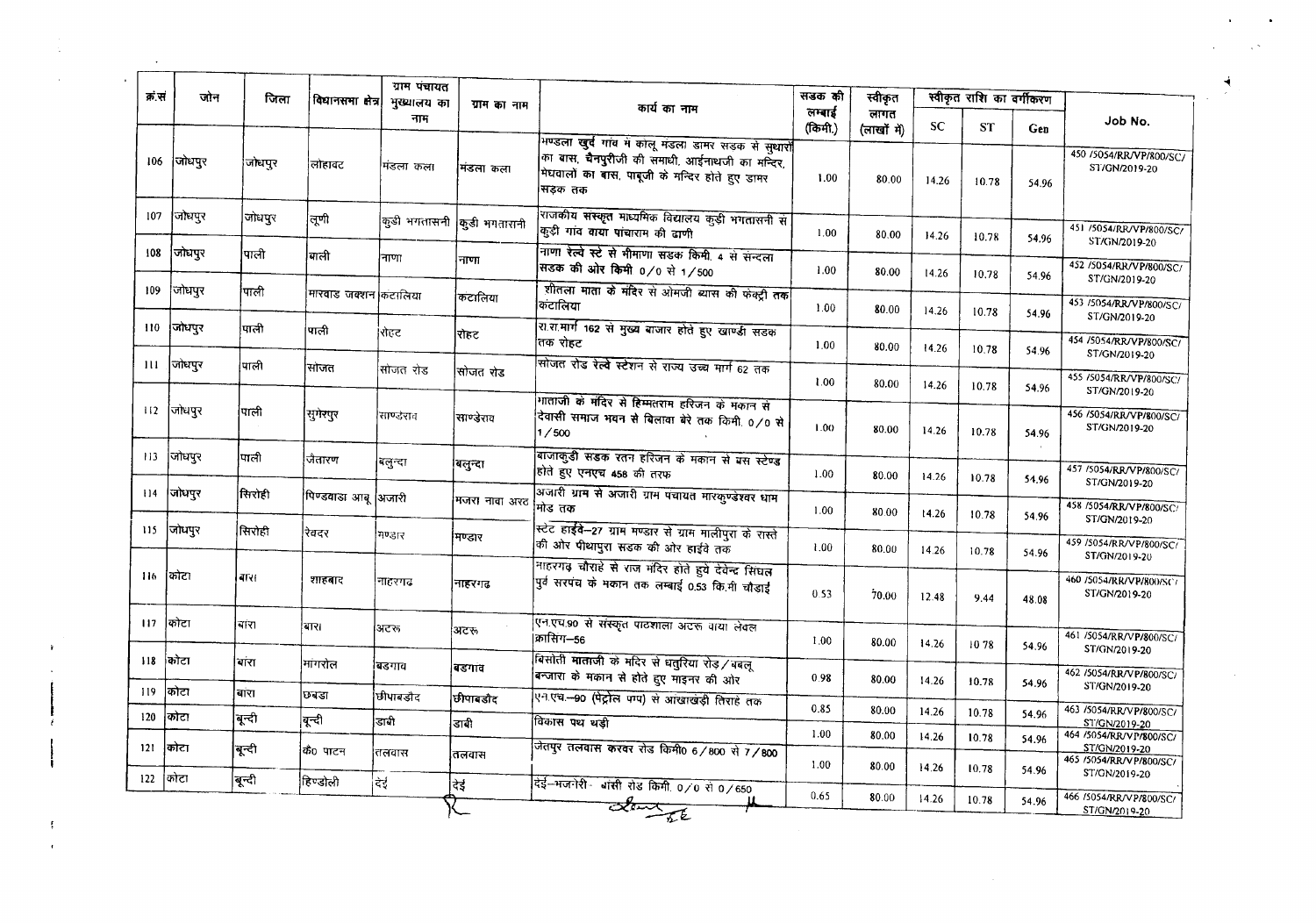| झालावाड<br>झालावाड<br>झालावाड<br>झालावाड<br>कोटा<br>कोटा<br>कोटा<br>दौरा<br>दौसा<br>दौसा | खानपुर<br>झालशपाटन<br>मनोहरथाना<br>डिग<br>रामगंजमण्डी<br>सागाद<br>लाडपुरा<br>बान्दीकुई<br>महवा | नाम<br>सिरोला कला<br> सुनेल<br>पिचोला<br>हिदायत नगर<br> सुकेत<br>कनवास<br>मण्डाना<br>चान्देरा               | सिरोला कला<br>सुनेल<br>पिचोला<br>हिदायत नगर<br>सुकेत<br>कनवास<br>मण्डाना<br>रेहडिया | कार्य का नाम<br>सारोला कला से इरली वाया रावण चौक मुख्य सड़क मार्ग<br>पर जे.वी.वी.एन.एल. ऑफीस तक<br>हनुमान बगीची से छतरी चौक सुनेल तक<br>रचएच-52 से मन्दिर होते हुये गांव के अन्दर खातीयों<br>के मोहल्ले से मन्दिर तक<br>या.प. डग मे पुराने बस स्टेण्ड (SH-19A) से पटवार धर<br>होते हुए हक्कॉनी बाबा की मजार तक डोबडा सड़क<br>तक<br>जुल्मी सडक से झालावाड सडक वाया रावण चौंक<br>गुख्य सडक से सामुदायिक स्वास्थ्य केन्द्र कनवास से<br>होते हुए सम्पूर्ण कालबेलिया बस्ती सडक<br>मन्जाला बस स्टेण्ड से हाट चौक तक | लम्बाई<br>(किमी.)<br>0.50<br>1.00<br>1.00<br>1.00<br>0.75<br>1.00                                                                                                                                                                                                                                                                                                                                                                                                                                                                                     | लागत<br>(लाखों में)<br>68.90<br>80.00<br>80.00<br>80.00<br>80.00<br>80.00 | <b>SC</b><br>12.28<br>14.26<br>14.26<br>14.26<br>14.26<br>14.26 | ST<br>9.29<br>10.78<br>10.78<br>10.78<br>10.78 | <b>Gen</b><br>47.33<br>54.96<br>54.96<br>54.96<br>54.96 | JOD NO.<br>467 /5054/RR/VP/800/SC/<br>ST/GN/2019-20<br>468 /5054/RR/VP/800/SC/<br>ST/GN/2019-20<br>469 /5054/RR/VP/800/SC/<br>ST/GN/2019-20<br>470 /5054/RR/VP/800/SC/<br>ST/GN/2019-20<br>471 /5054/RR/VP/800/SC/<br>ST/GN/2019-20 |
|------------------------------------------------------------------------------------------|------------------------------------------------------------------------------------------------|-------------------------------------------------------------------------------------------------------------|-------------------------------------------------------------------------------------|---------------------------------------------------------------------------------------------------------------------------------------------------------------------------------------------------------------------------------------------------------------------------------------------------------------------------------------------------------------------------------------------------------------------------------------------------------------------------------------------------------------|-------------------------------------------------------------------------------------------------------------------------------------------------------------------------------------------------------------------------------------------------------------------------------------------------------------------------------------------------------------------------------------------------------------------------------------------------------------------------------------------------------------------------------------------------------|---------------------------------------------------------------------------|-----------------------------------------------------------------|------------------------------------------------|---------------------------------------------------------|-------------------------------------------------------------------------------------------------------------------------------------------------------------------------------------------------------------------------------------|
|                                                                                          |                                                                                                |                                                                                                             |                                                                                     |                                                                                                                                                                                                                                                                                                                                                                                                                                                                                                               |                                                                                                                                                                                                                                                                                                                                                                                                                                                                                                                                                       |                                                                           |                                                                 |                                                |                                                         |                                                                                                                                                                                                                                     |
|                                                                                          |                                                                                                |                                                                                                             |                                                                                     |                                                                                                                                                                                                                                                                                                                                                                                                                                                                                                               |                                                                                                                                                                                                                                                                                                                                                                                                                                                                                                                                                       |                                                                           |                                                                 |                                                |                                                         |                                                                                                                                                                                                                                     |
|                                                                                          |                                                                                                |                                                                                                             |                                                                                     |                                                                                                                                                                                                                                                                                                                                                                                                                                                                                                               |                                                                                                                                                                                                                                                                                                                                                                                                                                                                                                                                                       |                                                                           |                                                                 |                                                |                                                         |                                                                                                                                                                                                                                     |
|                                                                                          |                                                                                                |                                                                                                             |                                                                                     |                                                                                                                                                                                                                                                                                                                                                                                                                                                                                                               |                                                                                                                                                                                                                                                                                                                                                                                                                                                                                                                                                       |                                                                           |                                                                 |                                                |                                                         |                                                                                                                                                                                                                                     |
|                                                                                          |                                                                                                |                                                                                                             |                                                                                     |                                                                                                                                                                                                                                                                                                                                                                                                                                                                                                               |                                                                                                                                                                                                                                                                                                                                                                                                                                                                                                                                                       |                                                                           |                                                                 |                                                |                                                         |                                                                                                                                                                                                                                     |
|                                                                                          |                                                                                                |                                                                                                             |                                                                                     |                                                                                                                                                                                                                                                                                                                                                                                                                                                                                                               |                                                                                                                                                                                                                                                                                                                                                                                                                                                                                                                                                       |                                                                           |                                                                 |                                                |                                                         |                                                                                                                                                                                                                                     |
|                                                                                          |                                                                                                |                                                                                                             |                                                                                     |                                                                                                                                                                                                                                                                                                                                                                                                                                                                                                               |                                                                                                                                                                                                                                                                                                                                                                                                                                                                                                                                                       |                                                                           |                                                                 |                                                |                                                         |                                                                                                                                                                                                                                     |
|                                                                                          |                                                                                                |                                                                                                             |                                                                                     |                                                                                                                                                                                                                                                                                                                                                                                                                                                                                                               |                                                                                                                                                                                                                                                                                                                                                                                                                                                                                                                                                       |                                                                           |                                                                 |                                                |                                                         | 472 /5054/RR/VP/800/SC/                                                                                                                                                                                                             |
|                                                                                          |                                                                                                |                                                                                                             |                                                                                     |                                                                                                                                                                                                                                                                                                                                                                                                                                                                                                               |                                                                                                                                                                                                                                                                                                                                                                                                                                                                                                                                                       |                                                                           |                                                                 | 10.78                                          | 54.96                                                   | ST/GN/2019-20                                                                                                                                                                                                                       |
|                                                                                          |                                                                                                |                                                                                                             |                                                                                     | गुढा कटला रेहडिया सडक किमी 8/500 से 10/100                                                                                                                                                                                                                                                                                                                                                                                                                                                                    | 0.50                                                                                                                                                                                                                                                                                                                                                                                                                                                                                                                                                  | 80.00                                                                     | 14.26                                                           | 10.78                                          | 54.96                                                   | 473 /5054/RR/VP/800/SC/<br>ST/GN/2019-20                                                                                                                                                                                            |
|                                                                                          |                                                                                                | मण्डावर                                                                                                     | मण्डावर                                                                             | प. गोपाल शर्मा के मकान से बनावड सड़क की ओर                                                                                                                                                                                                                                                                                                                                                                                                                                                                    | 1.00                                                                                                                                                                                                                                                                                                                                                                                                                                                                                                                                                  | 80.00                                                                     | 14.26                                                           | 10.78                                          | 54.96                                                   | 474 /5054/RR/VP/800/SC/<br>ST/GN/2019-20                                                                                                                                                                                            |
|                                                                                          | सिकराय                                                                                         | गीजगढ                                                                                                       |                                                                                     |                                                                                                                                                                                                                                                                                                                                                                                                                                                                                                               | 0.75                                                                                                                                                                                                                                                                                                                                                                                                                                                                                                                                                  | 75.00                                                                     | 13.37                                                           | 10.11                                          | 51.52                                                   | 475 /5054/RR/VP/800/SC/<br>ST/GN/2019-20                                                                                                                                                                                            |
| दौसा                                                                                     | दौसा                                                                                           | सेथल                                                                                                        | गीजगढ<br>सेथल                                                                       | अम्बेडकर स्टेच्यू से बीच का दरवाजा गीजगढ<br>गांधी तिराहे से पुलिस थाने तक                                                                                                                                                                                                                                                                                                                                                                                                                                     | 1.00                                                                                                                                                                                                                                                                                                                                                                                                                                                                                                                                                  | 80.00                                                                     | 14.26                                                           | 10.78                                          | 54.96                                                   | 476 /5054/RR/VP/800/SC/                                                                                                                                                                                                             |
| दौसा                                                                                     | लालसोट                                                                                         | डीडवाना                                                                                                     | डीडवाना                                                                             |                                                                                                                                                                                                                                                                                                                                                                                                                                                                                                               | 1.00                                                                                                                                                                                                                                                                                                                                                                                                                                                                                                                                                  | 80.00                                                                     | 14.26                                                           | 10.78                                          | 54.96                                                   | ST/GN/2019-20<br>477 /5054/RR/VP/800/SC/                                                                                                                                                                                            |
|                                                                                          |                                                                                                |                                                                                                             |                                                                                     |                                                                                                                                                                                                                                                                                                                                                                                                                                                                                                               | 1.00                                                                                                                                                                                                                                                                                                                                                                                                                                                                                                                                                  | 30.00                                                                     | 14.26                                                           | 10.78                                          | 54.96                                                   | ST/GN/2019-20<br>478 /5054/RR/VP/800/SC/<br>ST/GN/2019-20                                                                                                                                                                           |
|                                                                                          |                                                                                                |                                                                                                             |                                                                                     |                                                                                                                                                                                                                                                                                                                                                                                                                                                                                                               | 1.00                                                                                                                                                                                                                                                                                                                                                                                                                                                                                                                                                  | 80.00                                                                     | 14.26                                                           | 10.78                                          | 54.96                                                   | 479 /5054/RR/VP/800/SC/<br>ST/GN/2019-20                                                                                                                                                                                            |
|                                                                                          |                                                                                                |                                                                                                             |                                                                                     |                                                                                                                                                                                                                                                                                                                                                                                                                                                                                                               | 1.00                                                                                                                                                                                                                                                                                                                                                                                                                                                                                                                                                  | 80.00                                                                     | 14.26                                                           | 10.78                                          | 54.96                                                   | 480 /5054/RR/VP/800/SC/<br>ST/GN/2019-20                                                                                                                                                                                            |
|                                                                                          |                                                                                                |                                                                                                             | खिरनी                                                                               | 13 / 100 बस स्टेण्ड खिरनी होते हुये                                                                                                                                                                                                                                                                                                                                                                                                                                                                           | 1.00                                                                                                                                                                                                                                                                                                                                                                                                                                                                                                                                                  | 80.00                                                                     | 14.26                                                           | 10.78                                          | 54.96                                                   | 481 /5054/RR/VP/800/SC/<br>ST/GN/2019-20                                                                                                                                                                                            |
|                                                                                          |                                                                                                |                                                                                                             | वजीरपूर                                                                             |                                                                                                                                                                                                                                                                                                                                                                                                                                                                                                               | 1.00                                                                                                                                                                                                                                                                                                                                                                                                                                                                                                                                                  | 80.00                                                                     | 14.26                                                           |                                                |                                                         | 482 /5054/RR/VP/800/SC/<br>ST/GN/2019-20                                                                                                                                                                                            |
| टोक                                                                                      |                                                                                                |                                                                                                             |                                                                                     |                                                                                                                                                                                                                                                                                                                                                                                                                                                                                                               | 1.00                                                                                                                                                                                                                                                                                                                                                                                                                                                                                                                                                  | 80.00                                                                     | 14.26                                                           | 10.78                                          | 54.96                                                   | 483 /5054/RR/VP/800/SC/<br>ST/GN/2019-20                                                                                                                                                                                            |
|                                                                                          |                                                                                                | सवाईमाधोपुर  खण्डार<br> सवाईमाधोपुर  बामनवास<br>सवाईमाधोपुर सिवाईमाधोपुर<br> सवाईमाधोपुर  गगापुर<br>मालपुरा | खण्डार<br>बौली<br>खिरनी<br> वजीरपुर<br>राजपुरा                                      | खण्डार<br>बौली<br> राजपुरा<br>$\widehat{\mathcal{P}}$                                                                                                                                                                                                                                                                                                                                                                                                                                                         | मोहन वाटिका से एनएच 145 वाया जलवाली ढाणी<br>बहरावण्डा खण्डार वालेर रोड एमडीआर -03 से माली<br> मोहल्ला डूडीपाडा<br>बौली भेडोली सडक 0/0 से 1/200<br>माडौती-बाँली-खिरनी सडक किमी 12/400 से<br>ग्राग वजीरपुर मे पावर हाउस से गैस एजेन्सी, मटटो की<br>बगीची होते हुए श्मशान घाट तक वजीरपुर परीता रोड<br>अराई लाम्बाहरीसिंह मालपुरा सडक एसएच-101 से<br>किचोलिया वाया हाथगी राजपुरा रोड पर शान्ति लाल<br>रिगर के मकान (सामुदायक भवन रैगर समाज) में रा.सी.<br>(रौ. स्कूल होते हुए रामावतार जागिड के मकान राजपुरा<br>तक<br>obuy El<br>$\overline{\mathcal{K}}$ |                                                                           |                                                                 |                                                | 10.78                                                   | 54.96                                                                                                                                                                                                                               |

 $\Delta$  C  $_{\odot}$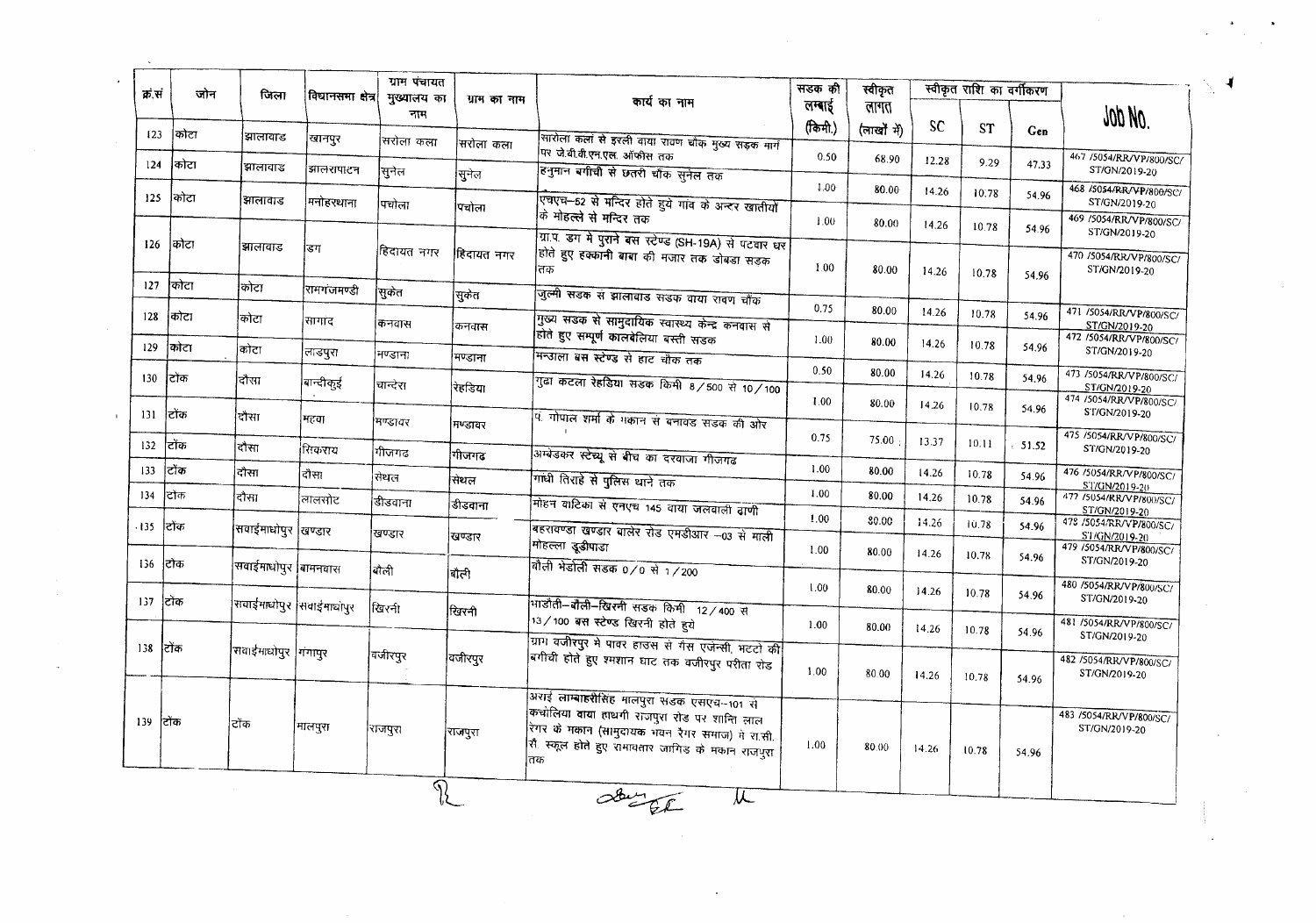| क्र.स | जोन         | जिला       | विधानसमा क्षेत्र    | ग्राम पंचायत<br>मुख्यालय का | ग्राम का नाम                 | कार्य का नाम                                                                                                      | सडक की           | स्वीकृत             |       | स्वीकृत राशि का वर्गीकरण |       |                                          |
|-------|-------------|------------|---------------------|-----------------------------|------------------------------|-------------------------------------------------------------------------------------------------------------------|------------------|---------------------|-------|--------------------------|-------|------------------------------------------|
| 140   | टोंक        | टोक        |                     | नाम                         |                              |                                                                                                                   | लम्बाई<br>(किमी) | लागत<br>(लाखों में) | SC    | ST                       | Gen   | Job No.                                  |
|       |             |            | निवाइं              |                             | ढाणी जुगलपुरा  ढाणी जुगलपुरा | निवाई बोली रोड किमी. 50/100 से माताजी के मंदिर<br>की ओर                                                           | 0.50             | 67.35               | 12.01 | 9.08                     | 46.26 | 484 /5054/RR/VP/800/SC/                  |
| 141   | टोंक        | टोंक       | दंवली—उनियार। अलीगढ |                             | अलीगढ                        | दशहरा मैदान तिराहे से बरडा सुरजमल के मकान तक<br>अलीगढ सुरेली सडक पर                                               | 0.60             | 80.00               |       |                          |       | ST/GN/2019-20<br>485 /5054/RR/VP/800/SC/ |
| 142   | टिकि        | टिक        | टोक                 | ফান                         | छान                          | ग्राम छान में चर्तुभुज जाट के मकान से सेन्टपॉल                                                                    |                  |                     | 14.26 | 10.78                    | 54.96 | ST/GN/2019-20                            |
|       |             |            |                     |                             |                              | कान्चेन्ट स्कूल होते हुए किशन लाल गुर्जर के मकान<br>तक लम्बाई                                                     | 0.52             | 80.00               | 14.26 | 10.78                    | 54.96 | 486 /5054/RR/VP/800/SC/<br>ST/GN/2019-20 |
| 143   | उदयपुर      | बासवाडा    | घाटोल               | घाटोल                       | घाटोल                        | सामुदायिक स्वास्थ्य केन्द्र घाटोल से एनएच-113 पटेल<br>बस्ती तक वांया सिविल लाईन                                   | 1.00             | 80.00               |       |                          |       | 487/5054/RR/VP/800/SC/                   |
| 144   | उदयपुर      | भांसवाडा   | बास्वाडा            | धौडी तेजपुर                 |                              | दानपुर घोडी तेजपुर सडक किमी 17/00 में मोतिया                                                                      |                  |                     | 14.26 | 10.78                    | 54.96 | ST/GN/2019-20                            |
|       |             |            |                     |                             | तेजपुर                       | पिता दौला के मकान से किमी. 18/00 में लच्छु पिता<br>नारायण यादव की घुमटी तक                                        | 1.00             | 80.00               | 14.26 | 10.78                    | 54.96 | 488 /5054/RR/VP/800/SC/<br>ST/GN/2019-20 |
| 145   | उदयपुर      | बांसवाडा   | बागीदौरा            | बोडीगामा                    | बोडीगामा                     | बोडीगामा राजीव गांधी सेवा केन्द्र से जैन मंदिर होते हुए<br>जल्दा सडक तक                                           | 1.00             | 80.00               | 14.26 | 10.78                    |       | 489 /5054/RR/VP/800/SC/                  |
| 146   | उदयपुर      | बासवा डा   | कशलगढ               | पोटलिया                     | पोटलिया                      | पोटालिया चौराहे से सुभाष पटवारी के घ्डार से केलाश<br>पचाल के घर होते हुए भरतकाला खडीया के घर तक                   |                  |                     |       |                          | 54.96 | ST/GN/2019-20<br>490 /5054/RR/VP/800/SC/ |
|       |             |            |                     |                             |                              |                                                                                                                   | 0.70             | 80.00               | 14.26 | 10.78                    | 54.96 | ST/GN/2019-20                            |
| 147   | उदयपूर      | बासवाउ।    | ਾਫੀ                 | तलवाडा                      | तलवाडा                       | ग्राम तलवाडा में मुख्य सडक तलवाडा-गढी सडक बाडी<br>सि गोकर्णेश्वर महादेव मंदिर तक                                  | 1.00             | 80.00               | 14.26 | 10.78                    |       | 491 /5054/RR/VP/800/SC/                  |
| 148   | उदयपुर      | चित्तौडगढ  | बडीसादडी            | बोहैडा                      | बोहैंडा                      | बस स्टेण्ड बोहैडा से सीनीयर स्कुल, जीतेश्वर महादेव, शर्मा<br>नर्सिंग होम, रेगर बस्ती, नारायण लाल झांगी का मकान से | 0.67             |                     |       |                          | 54.96 | ST/GN/2019-20<br>492 /5054/RR/VP/800/SC/ |
| 149   | उदयपुर      |            |                     |                             |                              | होते हुए सीताराम इांगी के मकान तक<br>चेतन कॉम्पलेक्स (जलसा रेस्टोरेन्ट) से कालबेलिया                              |                  | 60.00               | 1070  | 8.09                     | 41.21 | ST/GN/2019-20                            |
|       |             | चित्तौडगढ  | वेगू                | आलरवावडी                    | झालरबावडी                    | बस्ती होते हुए तेजाजी मन्दिर (चन्द्रपुरिया कच्ची बस्ती)                                                           | 1.00             | 80.00               | 14.26 | 10.78                    | 54.96 | 493 /5054/RR/VP/800/SC/<br>ST/GN/2019-20 |
| 150   | उदयपुर      | चित्ताौडगढ | कपासन               | आर्कोला                     | सुरताखेडा                    | स्कूल भवन सुरताखंड़ा से गांव में होते हुए आकोला मार्ग<br>तक                                                       |                  |                     |       |                          |       |                                          |
| 151   | उदयपुर      | चित्तौडगढ  | यित्तौडगढ           | सावा                        | सावा                         | लालूजी भाली के मकान से गौरव पथ तक                                                                                 | 0.85             | 77.00               | 1373  | 10.38                    | 52.89 | 494 /5054/RR/VP/800/SC/<br>ST/GN/2019-20 |
| 152   | उदयपुर      | डूंगरपुर   | सांगवाडा            | यितरी                       | बिडगी                        | उच्च प्राथमिक विद्यालय बडगी से मैरवजी रोड                                                                         | 0.50             | 45.00               | 8.02  | 6.07                     | 30.91 | 495 /5054/RR/VP/800/SC/<br>ST/GN/2019-20 |
| 153   | उदयपुर      | ङ्गरपुर    | डूगरपुर             | शिशोद                       | शिशोद                        | हकरजी/भीखा जोगी के घर तक<br>शिशाद से बिजुड़ा किमी. 0/0 से 1/0                                                     | 1.00             | 80.00               | 14.26 | 10.78                    | 54.96 | 496 /5054/RR/VP/800/SC/<br>ST/GN/2019-20 |
| 154   | उदयपुर      | इगरपुर     | चौरासी              | गन्धवा                      |                              | किरावाडा रास्ता सडक टिम्बरवा स्टेण्ड से राज महुडा                                                                 | 1.00             | 80.00               | 14.26 | 10.78                    | 54.96 | 497 /5054/RR/VP/800/SC/<br>ST/GN/2019-20 |
|       | 155  उदयपुर |            |                     |                             | गन्धवा                       | सडक                                                                                                               | 1.00             | 80.00               | 14.26 | 10.78                    | 54.96 | 498 /5054/RR/VP/800/SC/<br>ST/GN/2019-20 |
|       |             | ङ्गरपुर    | आसपुर               | पनाली                       | पुनाली                       | बडली मोड मैन रोड से अम्बेडकर चोराया वाया सिनियर<br>सेकेन्डरी स्कूल                                                | 1.00.            | 80.00               | 14.26 | 10.78                    | 54.96 | 499 /5054/RR/VP/800/SC/                  |
|       |             |            |                     |                             |                              | Laure 2                                                                                                           |                  |                     |       |                          |       | ST/GN/2019-20                            |

 $\mathcal{L}_{\mathcal{L}}$